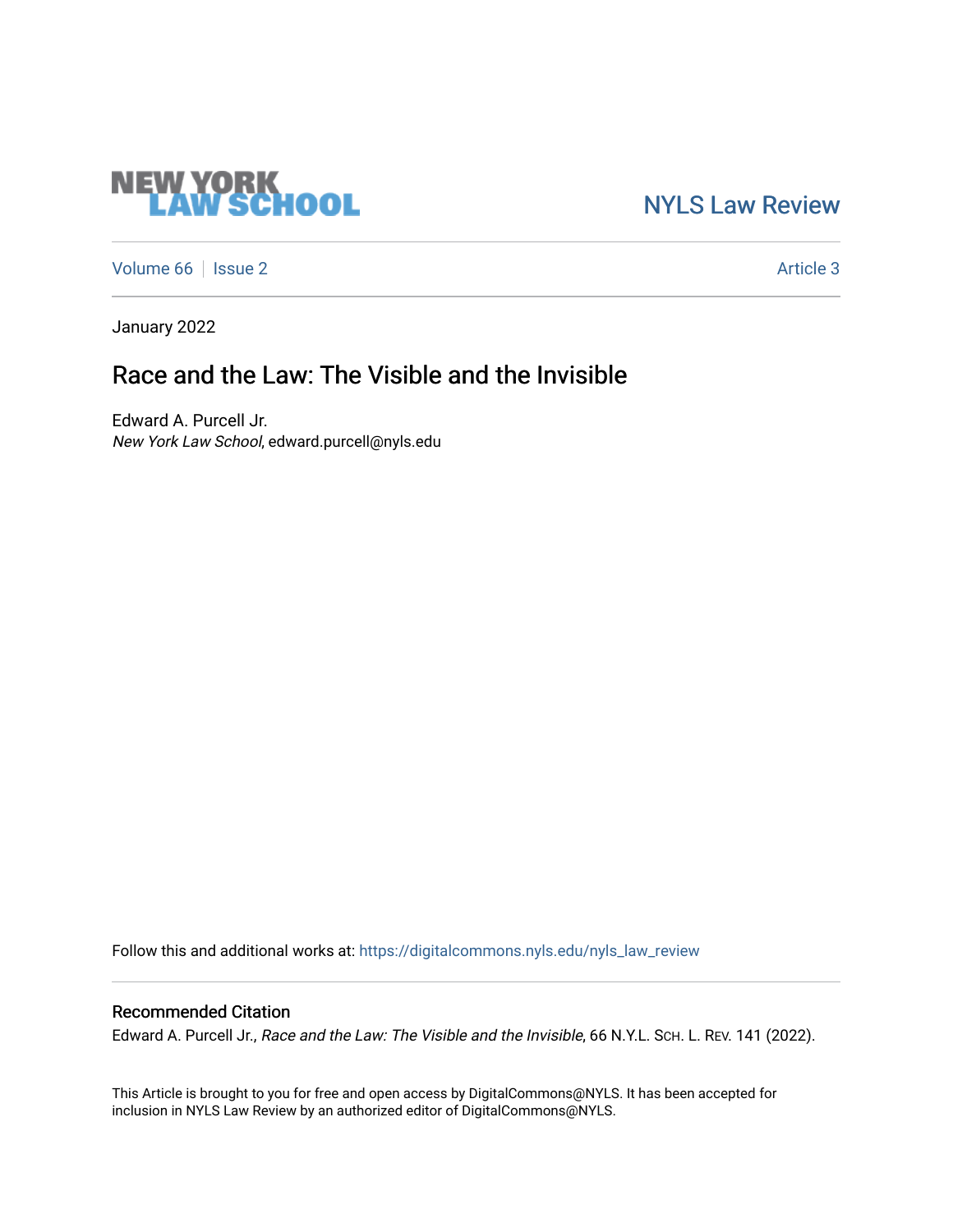VOLUME 66 | 2021/22

EDWARD A. PURCELL, JR.

# Race and the Law: The Visible and the Invisible

66 N.Y.L. Sch. L. Rev. 141 (2021–2022)

ABOUT THE AUTHOR: Joseph Solomon Distinguished Professor, New York Law School. J.D. Harvard Law School, 1979; Ph.D. University of Wisconsin, 1968; M.S. University of Kansas, 1964; A.B. Rockhurst College, 1962. The author thanks his students and colleagues at New York Law School for their support and assistance in preparing this essay.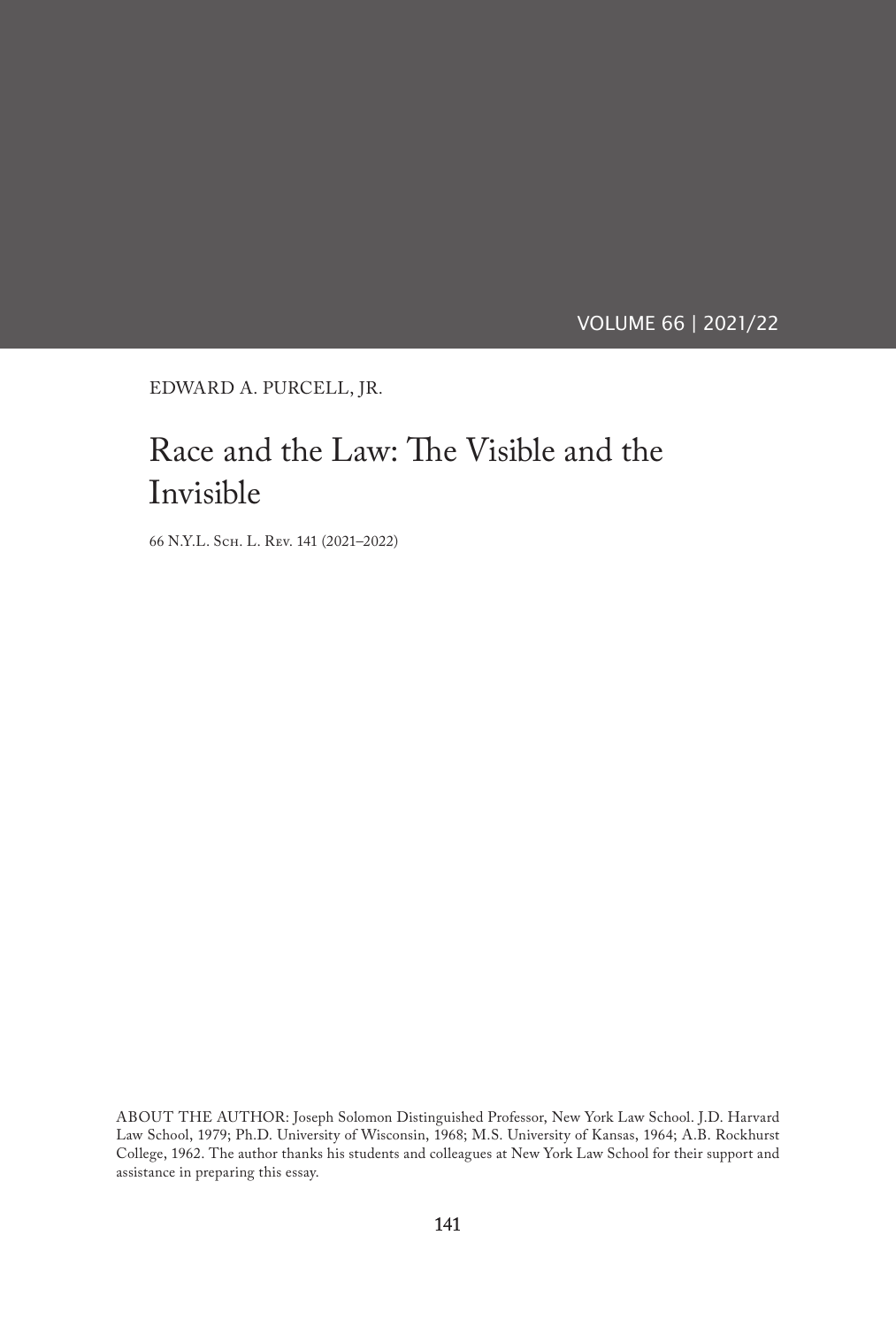*"I am an invisible man."*

–Ralph Ellison1

*"I don't see color. People tell me I'm white and I believe them because police call me 'sir.'"*

–Stephen Colbert2

#### I. INTRODUCTION

Sometimes the law "sees" race, and sometimes it does not. Sometimes it recognizes race as legally relevant, in other words, and sometimes it does not. Over the centuries, American law has always shown a keen awareness of race as a social fact, but that awareness has not determined when and how the law made that social fact legally relevant. The pivotal questions are when, how, to what extent, and for what purposes does the law decide to "see" or not "see" race.<sup>3</sup>

This essay is divided into seven parts. Part II surveys the period from the seventeenth century to the Civil War and shows that the concept of "race" was evident as a central part of formal American law. Part III discusses the period from the Civil War to World War II and identifies how the law continued to see "race" and accept it as a valid basis for racial discrimination despite the passage of the Thirteenth, Fourteenth, and Fifteenth Amendments. Part IV addresses the social and cultural changes that followed World War II and the Warren Court's pathbreaking equal protection decisions which began to see "race" anew as a legal category that violated the Constitution when used for unjust and "invidious" purposes.

Part V examines the period from the 1970s to the present when opposition to the civil rights movement hardened and spurred the idea that law should never "see" race as a valid legal category but instead be entirely "colorblind," thus suggesting the problematic nature and the partisan political uses that the "colorblind" idea inspired. Part VI examines in detail some of the ways that "colorblind" law, by refusing to "see" race, allows and even encourages the continuation of much de facto racial discrimination and inequality. The essay concludes with Part VII by briefly marking the continuing political struggle between those who insist on a "colorblind" law and those who understand that such an insistence often serves to obscure the discriminatory nature of many of the law's operations and consequences.

<sup>1.</sup> Ralph Ellison, Invisible Man 3 (Vintage Books 1972) (1952).

<sup>2.</sup> *The Colbert Report: Ending Racism* (Comedy Central television broadcast Feb. 1, 2007).

<sup>3.</sup> "[T]o truly understand America, we must open our eyes to the hidden work of a caste system that has gone unnamed but prevails among us to our collective detriment . . . ." Isabel WILKERSON, CASTE 30 (2020). On the issue of what the law "sees," see Kris Franklin, *Meditations on Teaching What Isn't: Theorizing the Invisible in Law and Law School*, 66 N.Y.L. Sch. L. Rev. 387, 392–96 (2021–2022).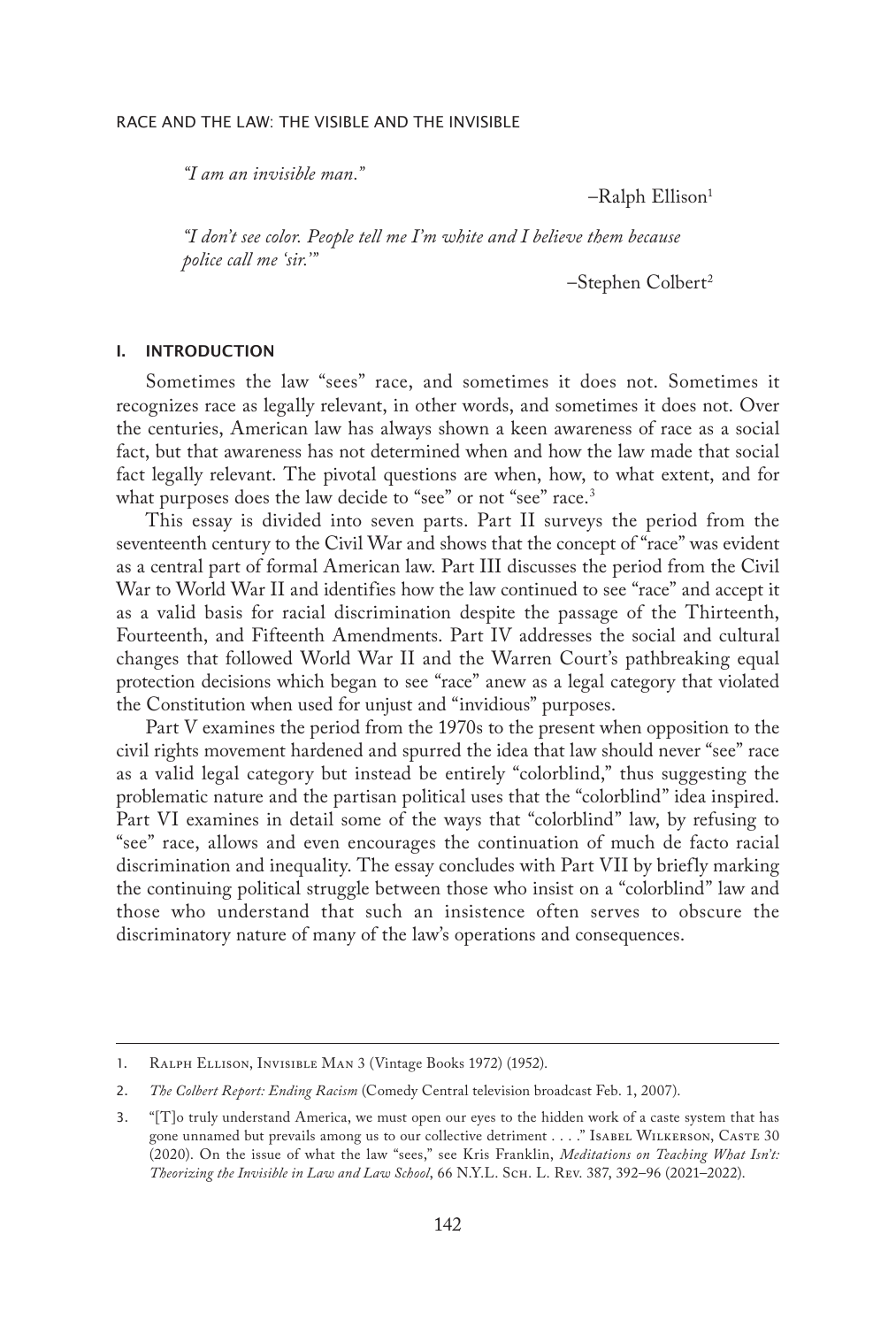#### II. EXPLOITING RACIAL VISIBILITY: LAW AS CLEAR-EYED AND REPRESSIVE

Race became central to American law in the second half of the seventeenth century when African slavery was formally established and legally enforced throughout England's North American colonies.4 In the 1660s, Virginia and Maryland passed statutes, the "slave codes," recognizing the lawfulness of Black slavery,5 and by century's end, almost all of the other colonies had accepted that legal principle.6 Slave codes existed throughout the South and in New England, New Jersey, New York, and Pennsylvania.<sup>7</sup>

Along with the legalization of slavery came other forms of legalized racial discrimination against Blacks, including those who were legally "free." An early statute prohibited fornication between "negroes" and "Christians,"8 for example, and in 1691, Virginia criminalized all interracial sexual acts.9 In the following decades, most colonies followed suit, criminalizing interracial marriage between whites and those identified variously as "negroes," "mulattoes," and "Indians."10 Other colonial laws prohibited "free" Blacks from carrying handguns; gathering in groups; dancing after dark, traveling without permission, and associating with slaves; and speaking insolently to white persons.<sup>11</sup>

The American Revolution and the Declaration of Independence brought little change, and the Constitution essentially ratified the racial status quo. At the Constitutional Convention disagreements over the institution of slavery divided the "free" and "slave" states, but the participants reached a compromise that recognized race-based slavery even though they refused to identify it by name, making both

- 5. See generally 2 HENING's STATUTES AT LARGE 170, 260, 266, 270 (New York, William Waller Hening ed., 1823) (collecting Virginia slave laws from 1660 to 1682); Slave Act of 1664, 1664 Md. Laws 533–34 (repealed 1681).
- 6. A. Leon Higginbotham Jr., *Virginia Led the Way in Legal Oppression*, Wash. Post (May 21, 1978), https://www.washingtonpost.com/archive/opinions/1978/05/21/virginia-led-the-way-in-legaloppression/664bcdf4-8aaf-475f-8ea7-eb597aee7ecd/; *see also* Edwin Olson, *The Slave Code in Colonial New York*, 29 J. Negro Hist. 147, 147–48 (1944) (tracking slave codes throughout the South and in New England, New Jersey, New York, and Pennsylvania).
- 7. Olson, *supra* note 6.
- 8. 2 HENING's STATUTES AT LARGE, *supra* note 5, at 170.
- 9. 3 Hening's Statutes at Large 86–88 (Philadelphia, William Waller Hening ed., 1823) (collecting Virginia slave laws from 1684 to 1710).
- 10. *Id.*
- 11. *E.g.*, 7 The Statutes at Large of South Carolina 353–54 (Columbia, S.C., David J. McCord ed., 1840) ("[N]o negro or slave shall carry out of the limits of his master's plantation any sort of gun or fire arms, without his master, or some other white person by his order . . . ."); *id.* at 413 (on group gatherings); 2 Charles Gayarré, History of Louisiana 362, 365 (New York, Redfield 1854) (on dancing, traveling, associating); Ariela J. Gross, What Blood Won't Tell 4 (2010) (on speaking insolently); Paul Finkelman, Slavery in the Courtroom 4 (1998) (same); Kathleen M. Brown, Good Wives, Nasty Wenches, and Anxious Patriarchs 195–97 (1996) (same).

<sup>4.</sup> Joshua J. Mark, Virginia Slave Laws and Development of Colonial American Slavery, WORLD HIST. ENCYC. (Apr. 27, 2021), https://www.worldhistory.org/article/1740/virginia-slave-laws-and-development-ofcolonial-am/.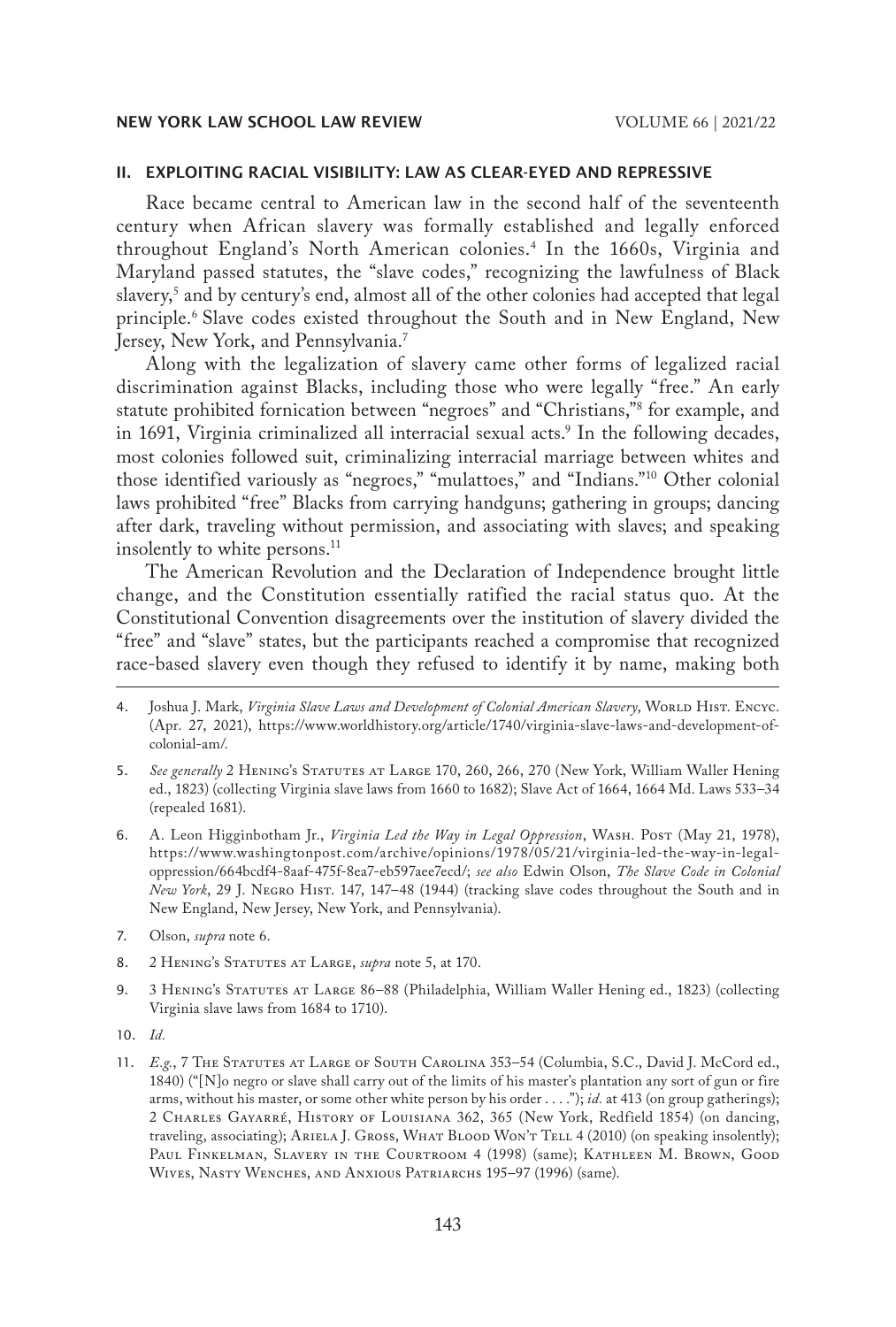slavery and race, as formal constitutional matters, expressly protected but formally invisible. The Constitution referred to African slaves obliquely by using the seemingly neutral phrase, "Person held to Service or Labour," and by distinguishing whites from Black slaves by referring to the former as "free Persons" and to the latter as "other Persons."12 However many Founders disapproved of race-based slavery, they drafted and ratified a constitution that accepted it under non-racial verbal masks.

Although the Founders were unwilling to mention race or slavery by name in the Constitution, they had no such hesitation about doing either when they began to enact ordinary legislation. One year after the Constitution's ratification the First Congress adopted the Naturalization Act of 1790 and declared that only "a free white person" was eligible "to become a citizen."<sup>13</sup> Two years later in the Militia Act of 1792, Congress again incorporated explicit racial discrimination into the law by restricting militia service to the "free able-bodied white male citizen."14 The following year, it passed the first Fugitive Slave Act, authorizing the capture and return of slaves who escaped their bonds.15

Under various labels and in a variety of ways both race and slavery remained critical legal categories and grew steadily in importance until the Civil War. By the early nineteenth century the law of race-based slavery had become well established, elaborately detailed, and carefully applied by the judiciary.16 Federal courts frequently determined the free or slave status of Blacks in ruling on issues arising under the federal Fugitive Slave Act,<sup>17</sup> while the slave states made their laws increasingly explicit and repressive. In the 1820s, for example, South Carolina led other slave states in passing Negro Seamen Acts mandating that free Black sailors aboard ships from other states or countries be seized and imprisoned until their ships left port.18 Across the South, government-backed "slave patrols" vigorously enforced the region's slave system and its many race-based laws.19

Throughout the nation, moreover, the antebellum decades witnessed the continuation and spread of legalized racial discrimination. "In virtually every phase of existence," North and South, "Negroes found themselves systematically separated

12. U.S. Const. art. IV, § 2, cl. 3; *id.* art. I, § 2, cl. 3.

- 16. *See* Paul Finkelman, Supreme Injustice 220, 223 (2018).
- 17. *See, e.g.*, United States v. Copeland, 25 F. Cas. 646, 646 (C.C.D.C. 1862) (No. 14,865a) (applying the Fugitive Slave Act to the District of Columbia to reject a fugitive's habeas claim of unlawful custody).
- 18. ANDREW KULL, THE COLOR-BLIND CONSTITUTION 11 (1992).
- 19. *See, e.g.*, SALLY E. HADDEN, SLAVE PATROLS 6 (2003).

<sup>13.</sup> Naturalization Act of 1790, ch. 3, 1 Stat. 103 (repealed 1795).

<sup>14.</sup> Militia Act of 1792, ch. 33, 1 Stat. 271 (corresponds to Militia Act of 1792, ch. 28, 1 Stat. 264) (repealed 1903).

<sup>15.</sup> Fugitive Slave Act of 1793, ch. 7, 1 Stat. 302 (repealed 1864). The statute did not refer explicitly to race, but it employed the word "slave" repeatedly in its accompanying commentary. *Id.* Its caption used the phrase "persons escaping from the service of their masters," while its formal text used the facially neutral terms "fugitive from justice" and "person held to labor." *Id.*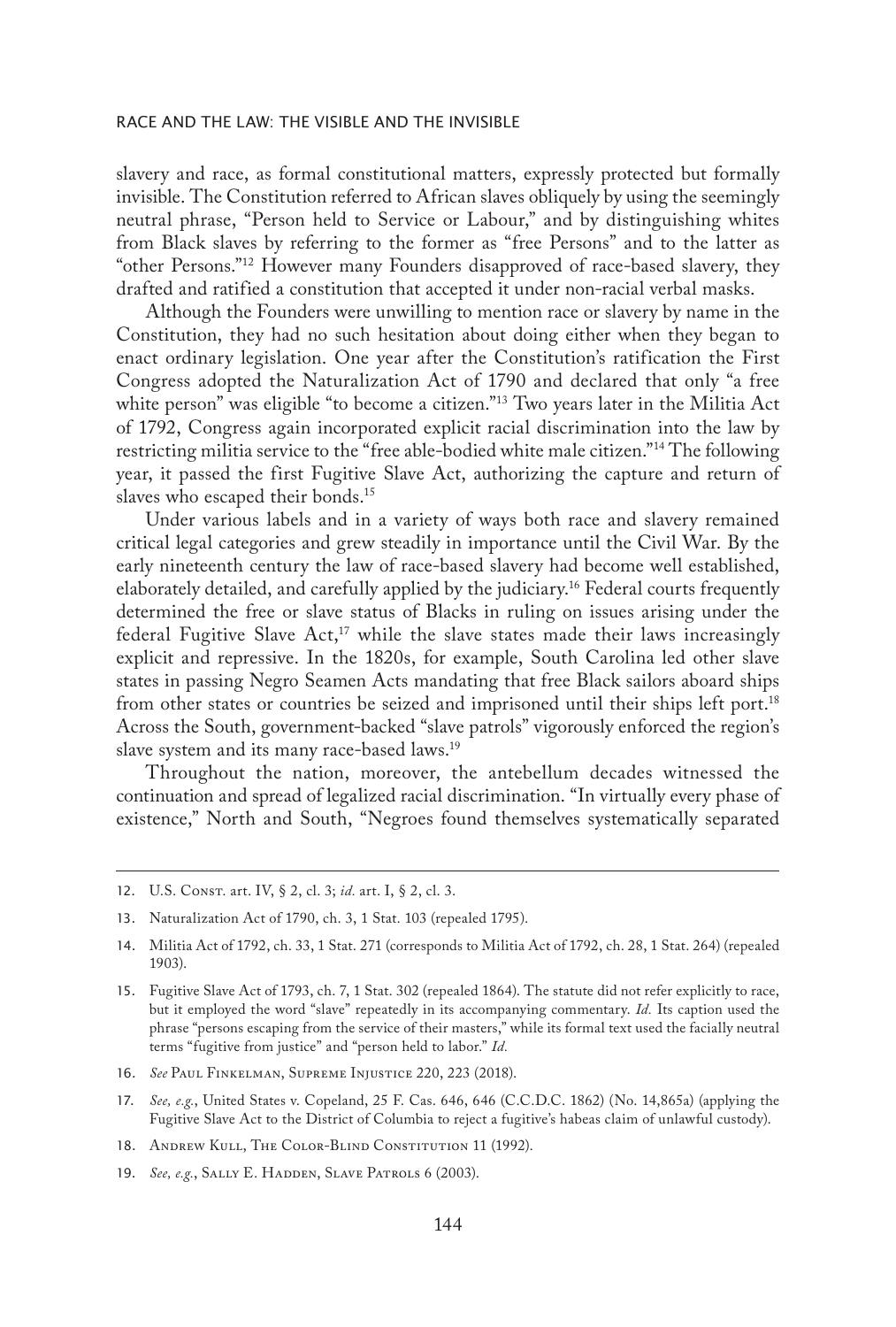from whites."20 Formal laws excluded them from stagecoaches, steamships, and railroad cars or restricted them to inferior Jim Crow sections. Eighteen state constitutions classified Blacks as "dependents" with few rights, $21$  while the Illinois Constitution of 1848 required its state legislature to "pass such laws as will effectively prohibit free persons of color from immigrating to and settling in this State."<sup>22</sup> In 1850 Congress passed both a new and more stringent federal Fugitive Slave Act<sup>23</sup> and the Oregon Donation Land Claim Act of 1850,<sup>24</sup> which extinguished Indian rights to land in Oregon and made large tracts available to whites while explicitly excluding Blacks and Hawaiians from the law's largesse.25 Writing in the infamous *Dred Scott* case in 1857, Chief Justice Roger B. Taney declared that the "negro African race" was not a part of the "white race," and therefore not part of the American people.26 Blacks were "a subordinate and inferior class of beings, who had been subjugated by the dominant race" and had "no rights which the white man was bound to respect."<sup>27</sup>

Before the Civil War people in both the North and South, including many who joined the anti-slavery Free-Soil and then Republican parties,<sup>28</sup> agreed that the United States was properly a "[w]hite man's country."29 Antebellum American law explicitly ratified and enforced that shared consensus.

26. 60 U.S. (19 How.) 393, 404–05 (1857) (enslaved party), *superseded by constitutional amendment*, U.S. CONST. amend. XIV.

<sup>20.</sup> Leon F. Litwack, North of Slavery 97 (1961).

<sup>21.</sup> Matthew Frye Jacobson, Whiteness of a Different Color 31 (1998); *e.g.*, N.C. Const. of 1776, art. I, § 3.3, amend. X (1835) (denying Blacks the right to vote); S.C. Const., art. 1, § 6 (1790) (disqualifying non-whites from running for political office); FLA. CONST., art. XVI, § 3 (1839) (granting power to prohibit non-white immigration).

<sup>22.</sup> Ill. Const. of 1848, art. XIV, § 1 (allowing for whites-only immigration); *see also* Jacobson, *supra* note 21, at 30–31 (noting racist language in the 1848 Illinois Constitution and its emphasis on the "whiteness" of citizenship).

<sup>23.</sup> Fugitive Slave Act of 1850, ch. 60, 9 Stat. 462 (repealed 1864). For enforcement of the act, see Stanley W. CAMPBELL, THE SLAVE CATCHERS 110-47 (1970).

<sup>24.</sup> Oregon Donation Land Claim Act of 1850, ch. 76, 9 Stat. 496 (amended 1853).

<sup>25.</sup> *See* William G. Robbins, *Oregon Donation Land Law*, Or. Encyc., https://www.oregonencyclopedia. org/articles/oregon\_donation\_land\_act/#.YRWRKdNKgUR (Feb. 2, 2021) (noting that some 30,000 whites arrived in Oregon within five years of the act's passage).

<sup>27.</sup> *Id.*

<sup>28.</sup> The Free-Soil Party was a political party formed in 1848, during the pre–Civil War era to oppose the expansion of slavery into western territories when existing political parties (the Democratic and Whig parties) declined to do so. *See Free Soil Party*, *Organizations*, Papers Abraham Lincoln Digit. Libr., https://papersofabrahamlincoln.org/organizations/FR37924 (last visited Apr. 28, 2022). Short-lived support caused Free-Soilers to help establish and then join the Republican Party in 1856. *Id.*

<sup>29.</sup> *See* Eugene H. Berwanger, The Frontier Against Slavery 125 (1967); Anthony Gronowicz, Race and Class Politics in New York City Before the Civil War 132 (1997); Leonard L. Richards, The Slave Power 32–46 (2000).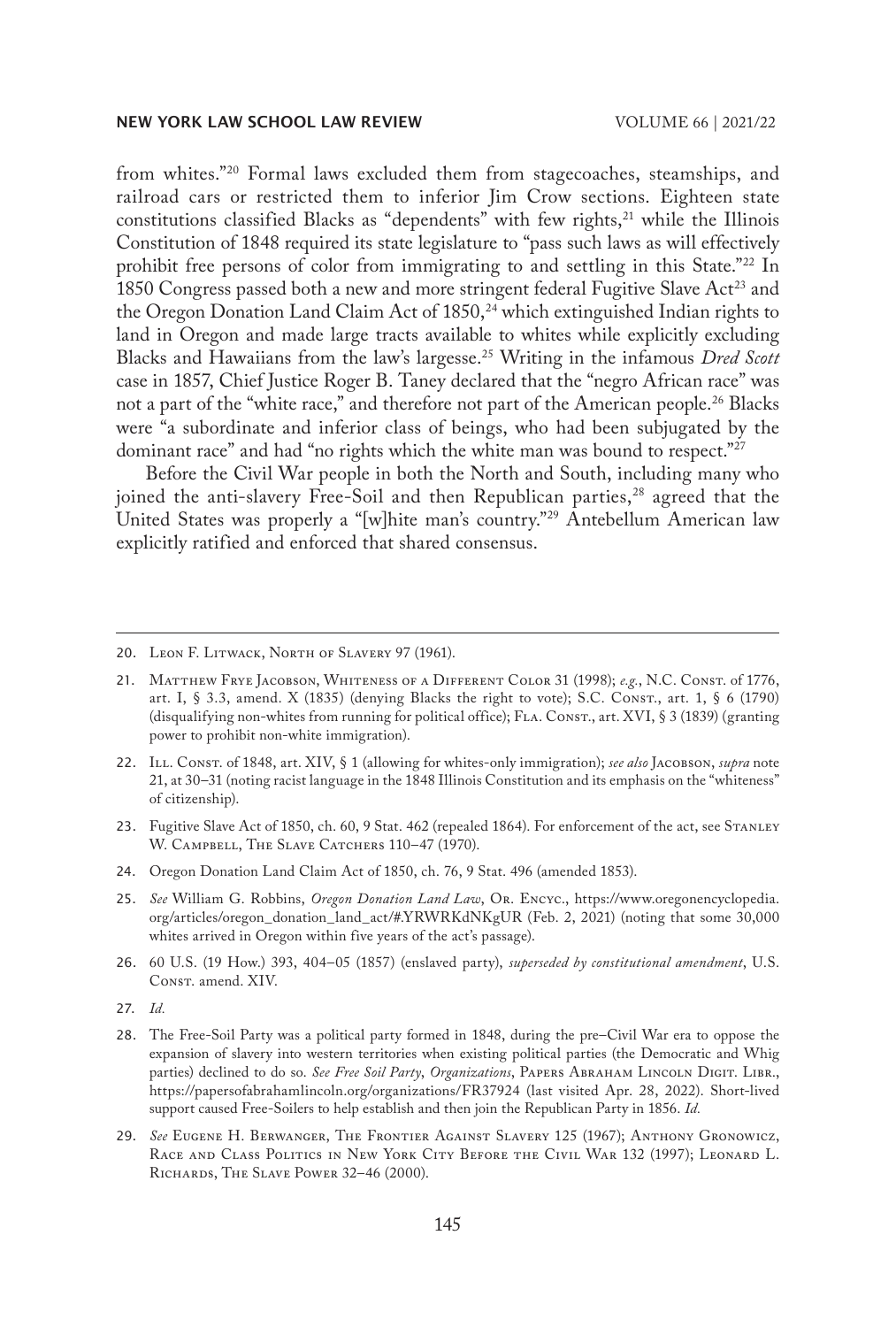#### III. QUALIFYING RACIAL VISIBILITY: LAW AS RACIALLY ASTIGMATIC

The Civil War changed many things, and for issues of race the passage of three postwar constitutional amendments altered the formal law substantially. The Thirteenth Amendment (ratified 1865) abolished the institution of slavery absolutely, though it did not mention "race" or "color."30 The Fourteenth Amendment (ratified 1868) extended constitutional rights to Blacks but similarly failed to mention "race" or "color."31 The Fifteenth Amendment (ratified 1870) provided that no citizen could be deprived of the right to vote by reason of "race, color, or previous condition of servitude."<sup>32</sup> That language marked the first time that the words "race" and "color" appeared in the Constitution itself.

These three Civil War amendments created new legal mandates and consequently raised new legal questions. One that all three of the new additions shared involved the scope of the potentially vast powers conferred on Congress "to enforce" their varied provisions.33 Congress did use those powers over the succeeding years, though far more often it ignored them. The Court sometimes construed those powers broadly and sometimes quite narrowly.<sup>34</sup> As the politics and values of the nation changed in the late nineteenth century, so too did the willingness of Congress to use those powers

- 30. U.S. Const. amend. XIII, § 1 ("Neither slavery nor involuntary servitude, except as a punishment for crime whereof the party shall have been duly convicted, shall exist within the United States, or any place subject to their jurisdiction.").
- 31. *Id.* amend. XIV, § 1 ("All persons born or naturalized in the United States . . . are citizens of the United States and of the State wherein they reside. No State shall make or enforce any law which shall . . . deny to any person within its jurisdiction the equal protection of the laws.").
- 32. *Id.* amend. XV, § 1. In the immediate wake of the Civil War most states found ways to prevent Blacks from voting. *Voting Rights for African Americans*, Libr. Cong., https://www.loc.gov/classroom-materials/ elections/right-to-vote/voting-rights-for-african-americans/ (last visited Apr. 28, 2022). In Missouri, for example, the state's second constitution adopted in 1865 restricted the suffrage to "every white male citizen of the United States, and every white male person of foreign birth, who may have declared his intention to become a Citizen of the United States." Mo. Const. of 1865, art. II, § 18; see also WALTER Johnson, The Broken Heart of America 151 (2020).
- 33. U.S. Const. amend. XIII, § 2 ("Congress shall have power to enforce this article by appropriate legislation."); *Id.* amend. XIV, § 5 ("The Congress shall have power to enforce, by appropriate legislation, the provisions of this article."); *Id.* amend. XV, § 2 ("The Congress shall have power to enforce this article by appropriate legislation.").
- 34. *Compare* Hodges v. United States, 203 U.S. 1, 16–18 (1906) (reading the Thirteenth Amendment narrowly to authorize congressional action only against actual slavery and involuntary servitude), *and* City of Boerne v. Flores, 521 U.S. 507, 519, 528–29, 535–36 (1997) (reading the Fourteenth Amendment narrowly to hold that Congress cannot create rights not yet recognized by the Court as protected under the Free Exercise Clause), *and* United States v. Reese, 92 U.S. 214, 218 (1875) (reading the Fifteenth Amendment narrowly so that Congress cannot legislate upon state elections unless to punish states that refuse the vote of otherwise lawful voters on account of race, color, or previous condition of servitude), *with* Jones v. Alfred H. Mayer Co., 392 U.S. 409, 437–43 (1968) (reading the Thirteenth Amendment broadly to authorize congressional action against public and private practices that constitute a relic of slavery), *and* Katzenbach v. Morgan, 384 U.S. 641, 648–51, 648 n.8 (1966) (reading the Fourteenth Amendment broadly to hold that congressional law can be enacted to correct state laws in conflict with the Equal Protection Clause), *and* Rice v. Cayetano, 528 U.S. 495, 514, 518–19 (2000) (reading the Fifteenth Amendment broadly to imply that Congress can protect against state voting measures that discriminate on the basis of ancestry).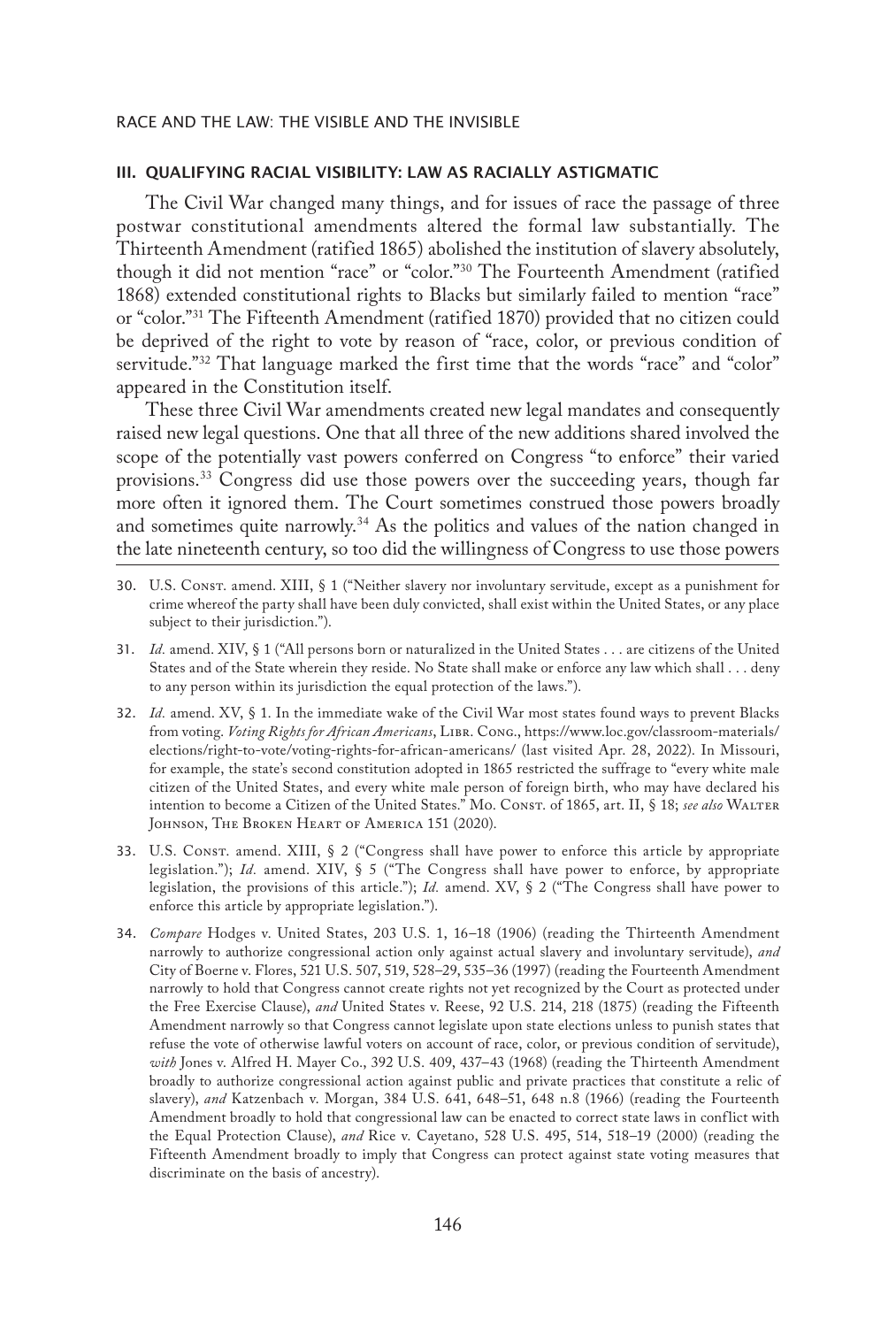and of the Court to approve their uses. For the most part the provisions of the postwar amendments were little used and largely ignored well into the twentieth century.

Passage of the Thirteenth Amendment raised questions concerning the meaning of "slavery and involuntary servitude" and whether those terms barred the legal devices that Southern states developed to retain firm control over their freed Black populations. So-called "Black codes" and facially neutral laws involving vagrancy, sharecropping, penal labor, and employment contracts were vigorously enforced by criminal sanctions and served in practice as effective tools to maintain discriminatory and repressive racist regimes.<sup>35</sup> Eventually, those devices came under closer legal scrutiny, but well into the twentieth century the Court failed to invalidate many of them while occasionally striking down a few of the most egregious ones.<sup>36</sup>

The Fifteenth Amendment's reference to "race" and "color" required the courts to give meaning to concepts that would increasingly become awkward and contested. Was "race," for example, determined by physiognomy, skin color, biology, culture, language, national origin, religion, economic and social status, or some imprecise and unstable combination of some or all of those factors? In *Plessy v. Ferguson* in 1896, when the Court refused to apply the Fourteenth Amendment to protect Black Americans from racial segregation, it acknowledged the uncertain meaning of "race" and resolved the constitutional question with a classic avoidance technique.<sup>37</sup> The justices simply passed the legal determination of racial status to the states, knowing full well the discriminatory racial results that would follow.

It is true that the question of the proportion of colored blood necessary to constitute a colored person, as distinguished from a white person, is one upon which there is a difference of opinion in the different states; some holding that any visible admixture of [B]lack blood stamps the person as belonging to the colored race; others, that it depends upon the preponderance of blood; and still others, that the predominance of white blood must only be in the proportion of three-fourths. But these are question to be determined under the laws of each state . . . .<sup>38</sup>

The meaning of "race" continued to confront the Court into the late twentieth century when the law's residual references to the concept began to cause it acute embarrassment. Two Reconstruction era federal civil rights statutes conferred on Blacks the same rights "enjoyed" by persons or citizens who were "white."39 Thus, the statutes forced the Court to decide whether "whites" could take advantage of the

37. 163 U.S. 537, 548–49 (1896).

<sup>35.</sup> *See* William P. Quigley, *Reluctant Charity: Poor Laws in the Original Thirteen States*, 31 U. Rich. L. Rev. 111, 115, 153, 172–75 (1997).

<sup>36.</sup> *E.g.*, Bailey v. Alabama, 219 U.S. 219, 243–45 (1911) (invalidating state criminal law imposing penalties for violations of labor contracts as antithetical to the Thirteenth Amendment); Guinn v. United States, 238 U.S. 347, 364–65 (1915) (invalidating grandfather clause in state law designed to prevent Blacks from voting as antithetical to the Fifteenth Amendment).

<sup>38.</sup> *Id.* at 552 (citations omitted).

<sup>39.</sup> 42 U.S.C. §§ 1981(a), 1982.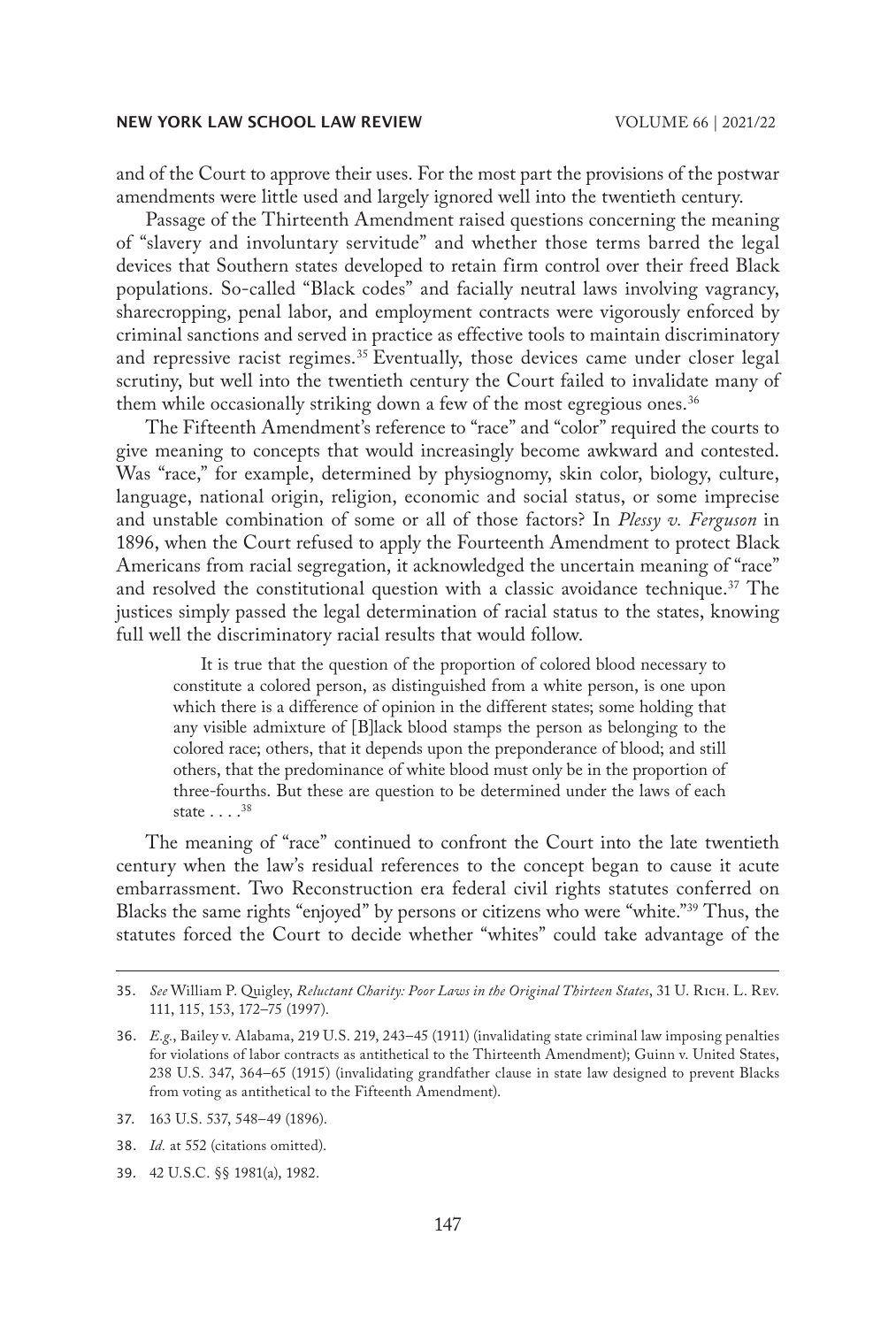provisions and, if so, who exactly was "white."40 The Court could do no better than rely on what it considered a vague nineteenth-century "common understanding" that seemed to make every possible ethnic and national group a separate "race," and it consequently ruled that the statutes protected every such group, including "whites."41

The Fourteenth Amendment created the most important and enduring problems. One was the nature of the rights that were included within the phrase "privileges or immunities of citizens of the United States."42 In the 1872 *Slaughter-House Cases*, the Court construed the clause narrowly and held that it referred primarily to rights controlled by the states, not the federal government.<sup>43</sup> That holding essentially neutered the clause and led to the second problem: a new attention to the amendment's Due Process Clause. By century's end, that focus led to the emergence of "substantive" due process, an idea that allowed the courts to invalidate governmental actions and that took on different meanings over the years, and remained a disputed constitutional issue into the twenty-first century.

A third problem arose from the Fourteenth Amendment's Equal Protection Clause. Although the Court was sensitive to "equality" claims under the clause in cases involving economic regulations,<sup>44</sup> for almost a century after the amendment's ratification the Court gave it relatively little formal heed.<sup>45</sup> Because the Equal Protection Clause failed to refer to race specifically, and because classification is an essential legislative tool, the Court construed the clause to make racial classifications, like other classifications, a matter of their "reasonableness."<sup>46</sup> This gave federal and state courts extensive discretion in applying the mandate of equal protection. For nearly a century, the Supreme Court construed the clause only rarely and, when it did so in cases involving racial discrimination, treated it with exceptional narrowness. Generally, it found racially discriminatory laws "reasonable" and upheld them. It accepted the proposition that the Equal Protection Clause allowed legally-enforced racial segregation and the further proposition that the clause simply did not touch

- 41. *Saint Francis Coll*., 481 U.S. at 613.
- 42. U.S. CONST. amend. XIV, § 1.
- 43. 83 U.S. (16 Wall.) 36, 74–80 (1872).
- 44. *See, e.g.*, Lochner v. New York, 198 U.S. 45, 60–62 (1905).
- 45. As late as 1927, the Court denied a claim under the Equal Protection Clause and dismissed the provision as "the usual last resort of constitutional arguments." Buck v. Bell, 274 U.S. 200, 208 (1927).
- 46. *See, e.g.*, Bailey v. Alabama, 219 U.S. 219, 235–39 (1911) (assessing the constitutionality of a labor law in light of its "natural operation and effect"); United States v. Carolene Prods. Co., 304 U.S. 144, 152 n.4 (1938) (suggesting that laws with explicit race-based distinctions should be presumed unconstitutional). Usually, though, the Court just dismissed equal protection claims on grounds that states had broad powers of classification that had long been accepted, and sometimes cited *Plessy v. Ferguson*, 163 U.S. 537 (1896). *E.g.*, Gong Lum v. Rice, 275 U.S. 78, 86–87 (1927) (relying on *Plessy* to justify Mississippi's segregated school system).

<sup>40.</sup> *See, e.g.*, McDonald v. Santa Fe Trail Transp. Co., 427 U.S. 273, 287 (1976) (holding that § 1981 applies to white persons); Saint Francis Coll. v. Al-Khazraji, 481 U.S. 604, 613 (1987) ("[A] distinctive physiognomy is not essential to qualify for § 1981 protection.").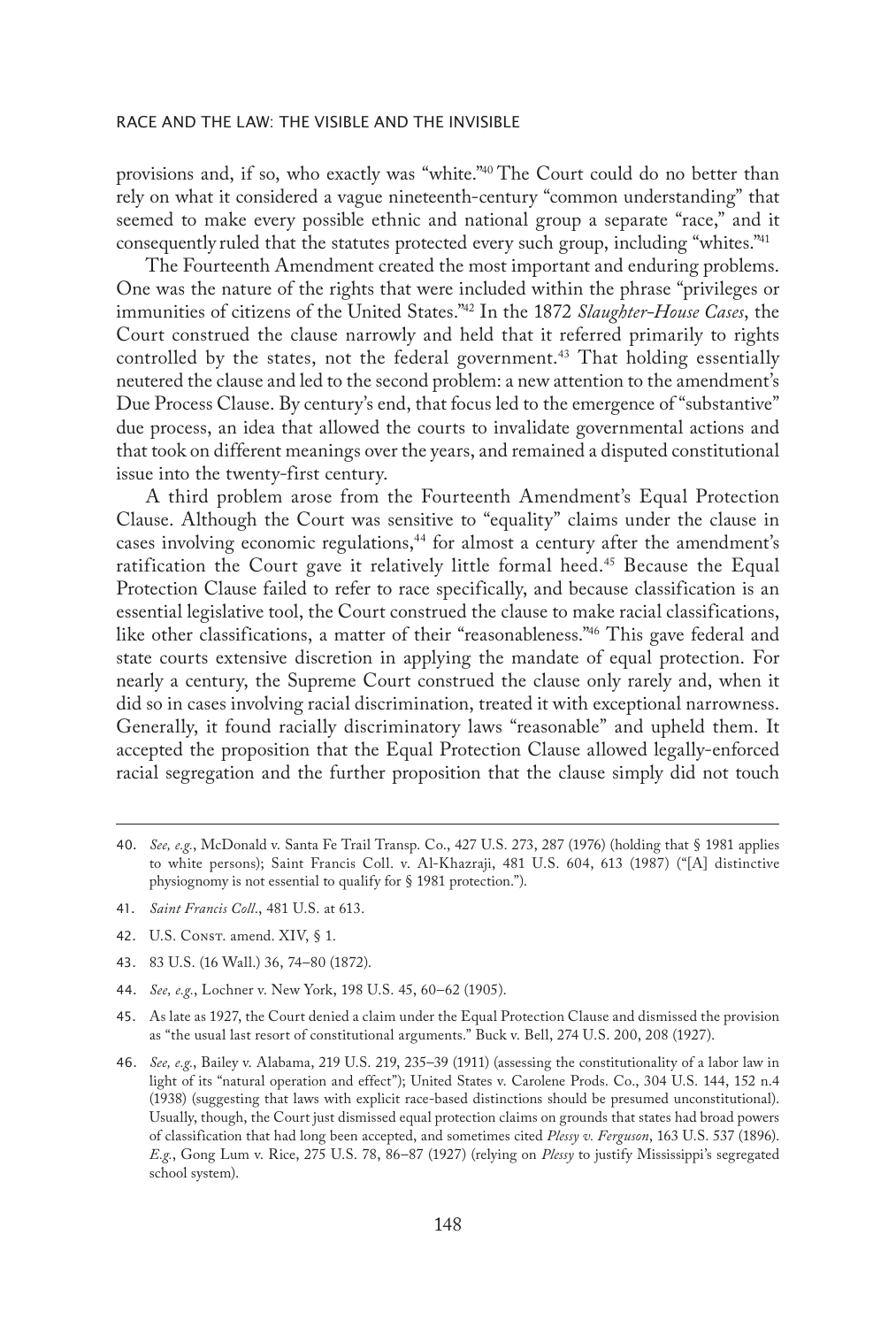large realms of both de facto and de jure racial discrimination, repression, and abuse.<sup>47</sup>

Well into the twentieth century, then, the states continued to enforce racially discriminatory laws as constitutionally "reasonable." Many segregated their schools, neighborhoods, and transportation facilities by law, while most authorized or at least allowed all manners of racial discrimination in governmental practices, public activities, and general services open to the public.<sup>48</sup> In 1913, for example, when Woodrow Wilson became president, his administration instituted formal racial segregation in some departments of the national government.<sup>49</sup> Many states, especially in the South, adopted a variety of tactics to prevent Blacks from voting, and state and federal courts commonly upheld their racially restrictive provisions and practices.<sup>50</sup> For its part, the Supreme Court moved only rarely, slowly, and erratically to check the variety of racially abusive state laws that existed across the nation.<sup>51</sup>

So-called "anti-miscegenation" laws, which prohibited interracial marriages, represented the most intensely emotional issue that stemmed from anti-Black racism. They remained common throughout the nation and led to innumerable lawsuits involving wills, inheritances, and other issues of family law. Repeatedly, courts and other legal bodies decided such disputes by determining the "racial identity" of parties.<sup>52</sup> In the early 1950s thirty states still retained such laws on their books, and as late as 1967 sixteen continued to do so.<sup>53</sup>

Virginia's anti-miscegenation law was particularly noteworthy. The state's General Assembly strengthened it in 1924 by passing an "[a]ct to preserve racial integrity."54 The measure not only prohibited interracial marriage but also required state and local authorities to maintain records identifying the racial composition of the state's population by officially classifying all of its citizens as "white" or "colored." In 1955 Virginia's supreme court upheld the act's constitutionality and defended it on

- 47. For the classic case decided in 1896, see *Plessy*, 163 U.S. at 537. For later cases, see *South Covington & Cincinnati Street Railway Co. v. Kentucky*, 252 U.S. 399, 403–04 (1920), in which the Court refused to invalidate a racial segregation law dealing with street railways operating across state lines, and *Gong Lum*, 275 U.S. at 87, in which the Court upheld the right of Mississippi to classify a Chinese girl as "colored" and require her to attend a segregated Black school.
- 48. *See generally* Charles S. Mangum, Jr., The Legal Status of the Negro (1940) (examining court opinions to discuss opportunities available to and denied Blacks).
- 49. Jennifer D. Keene, *Wilson and Race Relations*, *in* A Companion to Woodrow Wilson 133, 137 (Ross A. Kennedy ed., 2013).
- 50. *See, e.g.*, Grovey v. Townsend, 295 U.S. 45, 48, 54 (1935); Giles v. Harris, 189 U.S. 475, 486–88 (1903).
- 51. The Court refused to overturn racial discrimination, for example, in *Corrigan v. Buckley*, 271 U.S. 323, 331 (1926), in the form of restrictive covenants in real property transactions. It also refused to void Texas' "white primary" scheme, which in effect negated Black voting rights, in *Grovey*, 295 U.S. at 54–55.
- 52. *See* Gross, *supra* note 11, at 4–7; Ian Haney López, White by Law 82–83 (1996).
- 53. The states retaining such laws in 1967 were Alabama, Arkansas, Delaware, Florida, Georgia, Kentucky, Louisiana, Mississippi, Missouri, North Carolina, Oklahoma, South Carolina, Tennessee, Texas, Virginia, and West Virginia. Loving v. Virginia, 388 U.S. 1, 6 n.5 (1967) (citations omitted).
- 54. 1924 Va. Acts 534; Naim v. Naim, 87 S.E.2d 749, 750 (Va. 1955), *vacated*, 350 U.S. 891 (1955).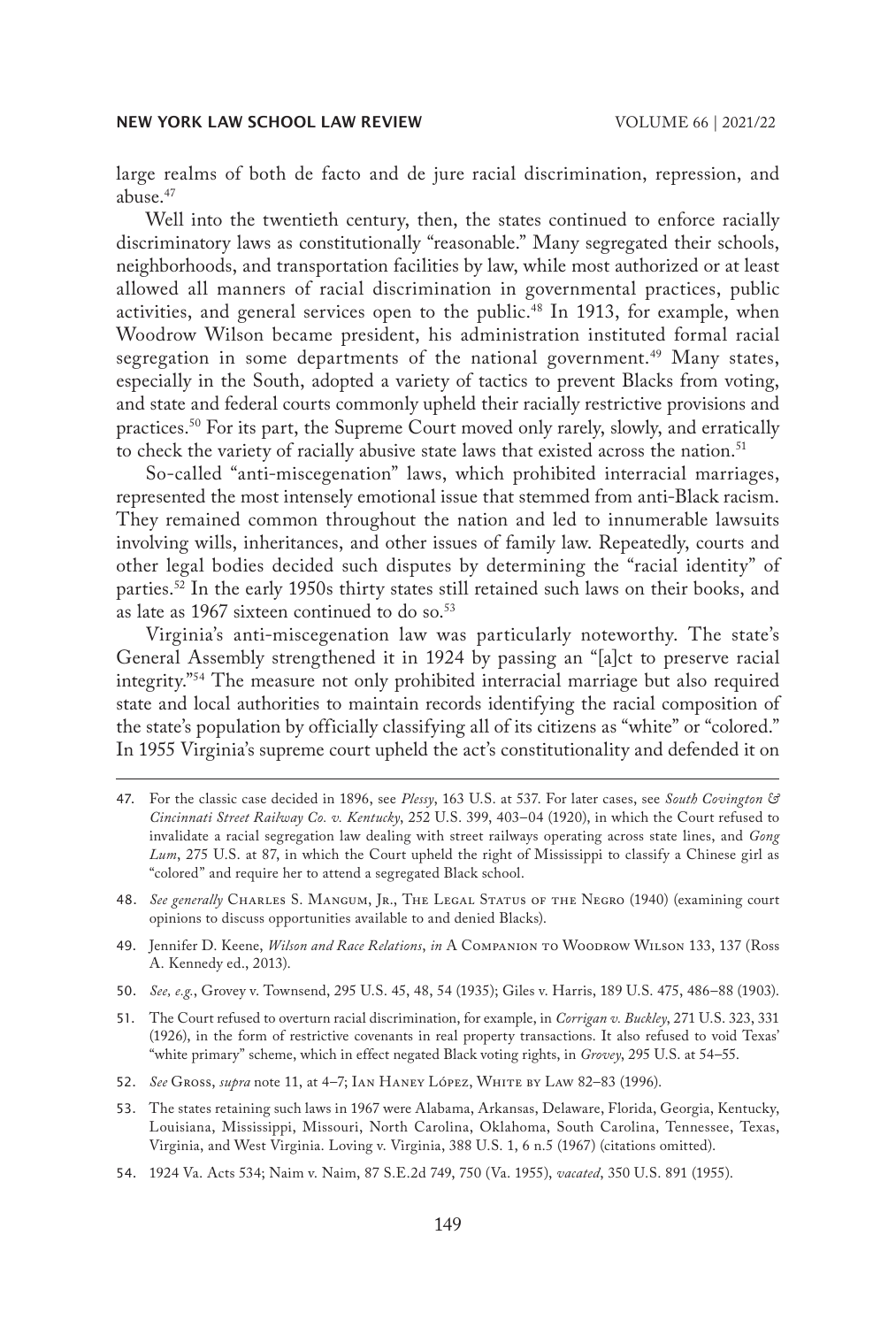grounds that it was designed "to preserve the racial integrity of its citizens" and prevent "a mongrel breed of citizens" and "the obliteration of racial pride."55 The following year the U.S. Supreme Court, still bowing to racist pressures and fears, refused to review the state court's ruling on a ground that spoke resoundingly about the political and cultural power of anti-Black racism in shaping the nation's constitutional law: The Court dismissed the case as "devoid of a properly presented federal question."56

Federal law also remained racist and discriminatory on its face. In 1882, for example, Congress passed the Chinese Exclusion Act and followed it with other anti-Chinese enforcement measures.<sup>57</sup> The government and the courts—including, the Supreme Court<sup>58</sup>—enforced those laws with rigor, denying Chinese immigrants entry and deporting thousands already in the country.59 Not until 1943 did Congress repeal the act.<sup>60</sup>

More broadly, Congress retained the provision that the First Congress had adopted in 1790 limiting naturalization to "free white person[s]."61 While the Naturalization Act had been amended shortly after the adoption of the Fourteenth Amendment to make persons of "African nativity" eligible for citizenship, its "free white person" limitation remained in place and barred citizenship to large numbers of potential or actual immigrants from many countries until being eliminated in 1952.62 In 1910, the U.S. Court of Appeals for the Second Circuit summarized the meaning of the statutory term and illustrated the continuing power of overt racist thinking in American law.

We think that the words ["free white persons"] refer to race and include all persons of the white race, as distinguished from the [B]lack, red, yellow, or brown races, which differ in so many respects from it. Whether there is any pure white race and what peoples belong to it may involve nice discriminations, but for practical purposes there is no difficulty in saying that

- 61. Naturalization Act of 1790, ch. 3, 1 Stat. 103 (repealed and replaced 1795).
- 62. Immigration and Nationality Act, ch. 477, § 311, 66 Stat. 163, 239 (1952) (amended 1965); Gross, *supra* note 11, at 6.

<sup>55.</sup> *Naim*, 87 S.E.2d at 756.

<sup>56.</sup> Naim v. Naim, 350 U.S. 985, 985 (1956).

<sup>57.</sup> Chinese Exclusion Act, ch. 126, 22. Stat. 58 (1882) (repealed 1943); *e.g.*, Geary Act, ch. 60, 27 Stat. 25 (1892) (extending Chinese Exclusion Act ten years and adding onerous new requirements) (repealed 1943).

<sup>58.</sup> *See, e.g.*, Fong Yue Ting v. United States, 149 U.S. 698, 731 (1893) (leaving the conditions upon which aliens may remain in the United States to the political branches); Chang Chan v. Nagle, 268 U.S. 346, 352–53 (1925) (upholding a federal statute that denied admission to Chinese wives of American citizens).

<sup>59.</sup> *See* Erika Lee, At America's Gates 151–52 (2003) (discussing immigration practices designed to exclude Chinese immigrants); Lucy E. Salyer, Laws Harsh as Tigers 38 (1995) (tracing contemporary immigration law back to anti-Chinese immigration policies).

<sup>60.</sup> Magnuson Act, ch. 344, 57 Stat. 600 (1943) (repealed 1965).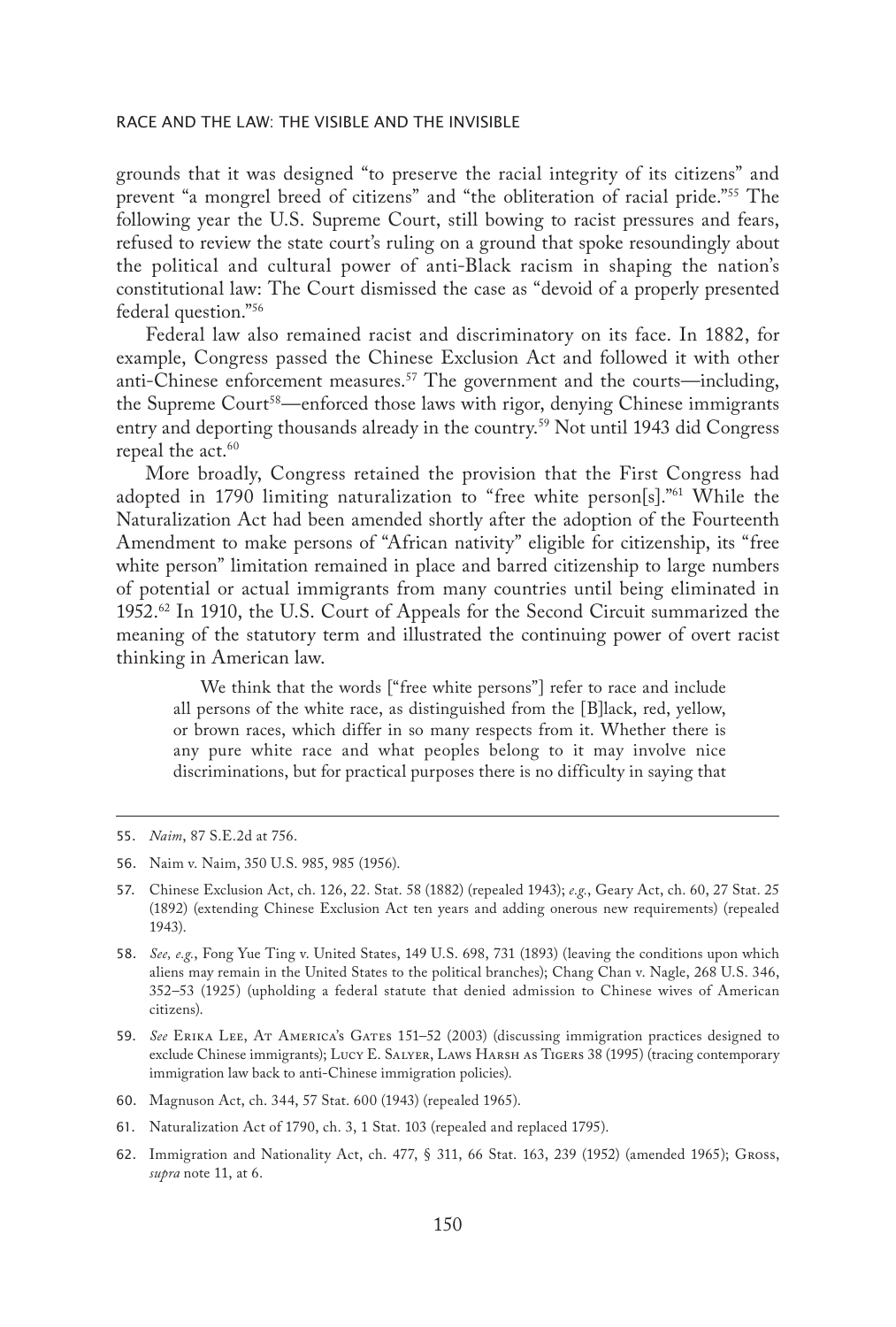the Chinese, Japanese, and Malays and the American Indians do not belong to the white race.<sup>63</sup>

For its part, the Supreme Court approved and applied the Naturalization Act's race-based provision as well. In the 1920s, it addressed the act's meaning twice and unanimously upheld its racially-rooted and discriminatory purpose. In one case the Court ruled that a light-skinned Japanese man did not qualify for citizenship;<sup>64</sup> in the other it ruled that a "high-caste Hindu, of full Indian blood," equally failed the "white person" requirement.<sup>65</sup> The former was not a member of "what is popularly" known as the Caucasian race" and therefore not a "white person,"66 and the latter was equally not "Caucasian" and therefore equally not "white."67 The Court's decisions excluded both men from citizenship.<sup>68</sup> Congress repealed the Chinese Exclusion Act in 1943 and ended the Naturalization Act's expressly race-based exclusions with passage of the Immigration and Nationality Act of 1952 (INA). A quota system limiting Chinese immigration, however, ended only in 1965, with passage of the INA amendments.

## IV. RE-VISIONING RACE: LAW AS RESPONSIVE TO CHANGING ATTITUDES, POLITICS, AND VALUES

As Congress' 1952 repeal of the overtly racial restriction in the Naturalization Act suggested, both popular and legal attitudes toward race began changing substantially in the years after World War II. Black migration to northern cities began to change the nation's demographics and increase the political influence of Black Americans; the horrific and unprecedented racial policies of Nazi Germany and their catastrophic results repulsed Americans and discredited racist ideas; the civil rights movement gathered strength and rallied public support; and Cold War pressures made American racial laws a significant international embarrassment. In that context the Supreme Court under new Chief Justice Earl Warren began a virtual revolution in the constitutional law of race.<sup>69</sup> In *Brown v. Board of Education*<sup>70</sup> and

- 68. Immigration and Nationality Act, ch. 477, 66 Stat. 163 (1952) (amended 1965). For an examination of the role that ideas of race played in American immigration history, see John Tehranian, *Performing Whiteness: Naturalization Litigation and the Construction of Racial Identity in America*, 109 Yale L.J. 817 (2000).
- 69. *See generally* Morton J. Horwitz, The Warren Court and the Pursuit of Justice (1998); Michael J. Klarman, From Jim Crow to Civil Rights (2004); Lucas A. Powe, Jr., The Warren Court and American Politics (2000). Warren served as the chief justice from 1953 to 1969. HORWITZ, *supra*.
- 70. 347 U.S. 483, 495 (1954) ("We conclude that in the field of public education the doctrine of 'separate but equal' has no place.").

<sup>63.</sup> United States v. Balsara, 180 F. 694, 696 (2d Cir. 1910).

<sup>64.</sup> Ozawa v. United States, 260 U.S. 178, 197–98 (1922).

<sup>65.</sup> United States v. Bhagat Singh Thind, 261 U.S. 204, 206, 213–15 (1923).

<sup>66.</sup> *Ozawa*, 260 U.S. at 197–98.

<sup>67.</sup> *Bhagat Singh Thind*, 261 U.S. at 213–15.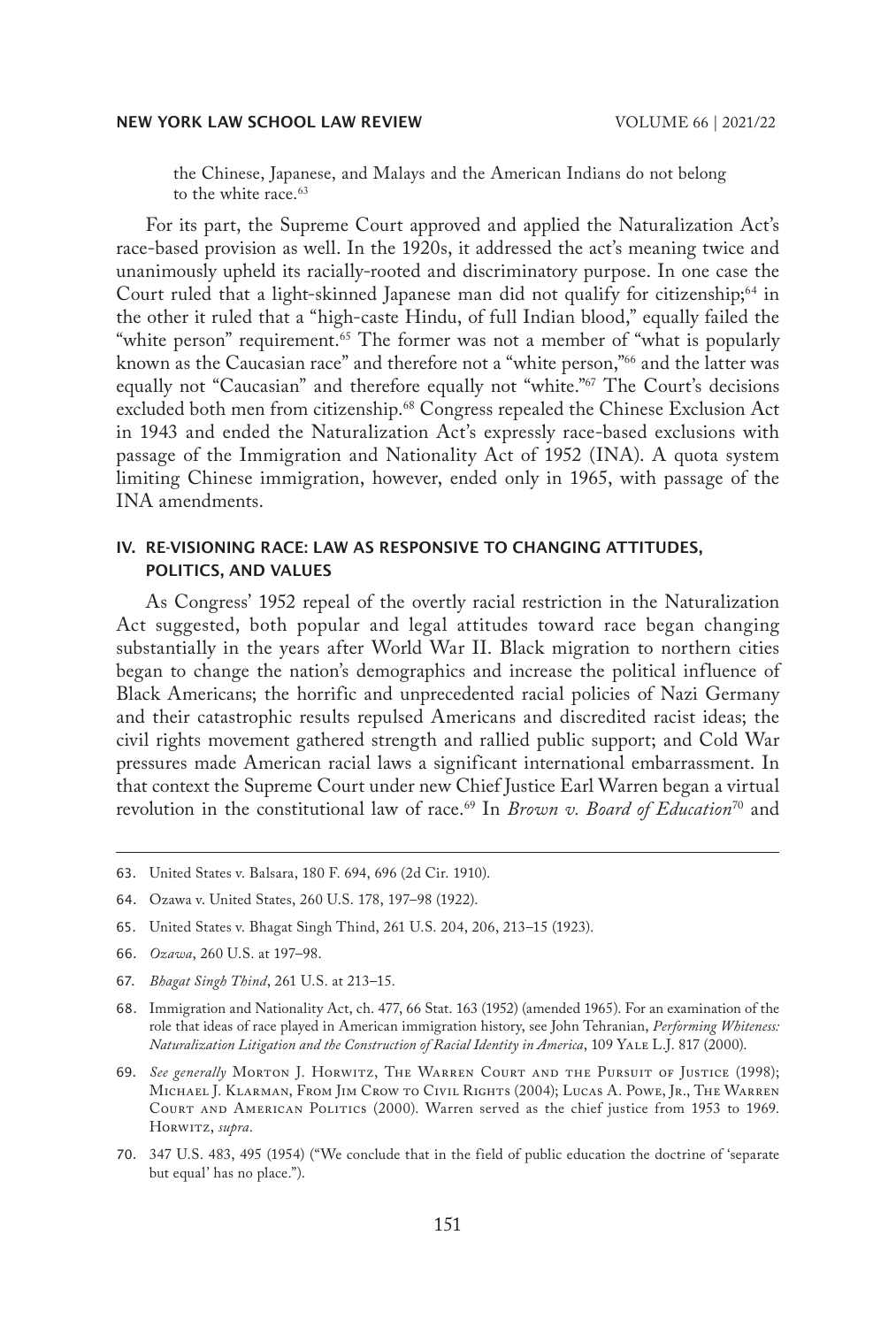*Bolling v. Sharpe*, 71 both decided unanimously in 1954, the Warren Court overturned *Plessy*'s "separate but equal" doctrine,<sup>72</sup> and over the next decade it pressed a concerted judicial campaign to enforce a broad constitutional norm of racial equality under the aegis of the Equal Protection Clause.73

After a series of decisions invalidating laws that imposed racial segregation and discrimination in various public services and facilities, the Court finally addressed the constitutionality of anti-miscegenation laws.74 In 1967 in *Loving v. Virginia* it struck down Virginia's notorious Racial Integrity Act and similar laws in fifteen other states.75 Apparently embarrassed to acknowledge that it had refused to address that same issue only a decade earlier,76 the Court in *Loving* was unwilling even to refer to its earlier action. Instead, it declared that "[t]here can be no doubt that restricting the freedom to marry solely because of racial classifications violates the central meaning of the Equal Protection Clause."77

Neither *Brown* nor *Loving—*nor any other Warren Court decision—declared racial classifications always and invariably unconstitutional. "[T]he Equal Protection Clause requires the consideration of whether the classifications drawn by any statute constitute an arbitrary and invidious discrimination," *Loving* declared.78 It stressed that "[t]he clear and central purpose of the Fourteenth Amendment was to eliminate all official state sources of invidious racial discrimination in the States,"79 and it insisted that the Equal Protection Clause demanded that racial classifications "be subjected to the most rigid scrutiny."80 Such racial classifications "must be shown to be necessary to the accomplishment of some permissible state objective, independent of the racial discrimination which [...] was the object of the Fourteenth Amendment to eliminate."<sup>81</sup>

The nation's newly prevailing attitudes toward race inspired not just the Court but Congress as well. After adopting two weak civil rights laws in 1957 and 1960, $82$ 

- 74. *See* Loving v. Virginia, 388 U.S. 1 (1967).
- 75. *Id.* at 6 & n.5, 12.
- 76. Naim v. Naim, 350 U.S. 985, 985 (1956).
- 77. *Loving*, 388 U.S. at 12.
- 78. *Id.* at 10.
- 79. *Id.*

80. *Id.* at 11 (citation omitted) (internal quotations omitted).

81. *Id.*

<sup>71.</sup> 347 U.S. 497, 498 & n.1 (1954) ("We have this day held that the Equal Protection Clause . . . prohibits the states from maintaining racially segregated public schools." (citing *Brown*, 483 U.S. at 494–95)).

<sup>72.</sup> 163 U.S. 537, 544, 550–52 (1896).

<sup>73.</sup> In 1963, for example, the Court banned racial discrimination in courthouses. Johnson v. Virginia, 373 U.S. 61, 62 (1963).

<sup>82.</sup> Civil Rights Act of 1957, Pub. L. No. 85-315, 71 Stat. 634 (codified as amended in scattered sections of 28 and 42 U.S.C.); Civil Rights Act of 1960, Pub. L. No. 86-449, 74 Stat. 86 (codified as amended in scattered sections of 18 and 42 U.S.C.).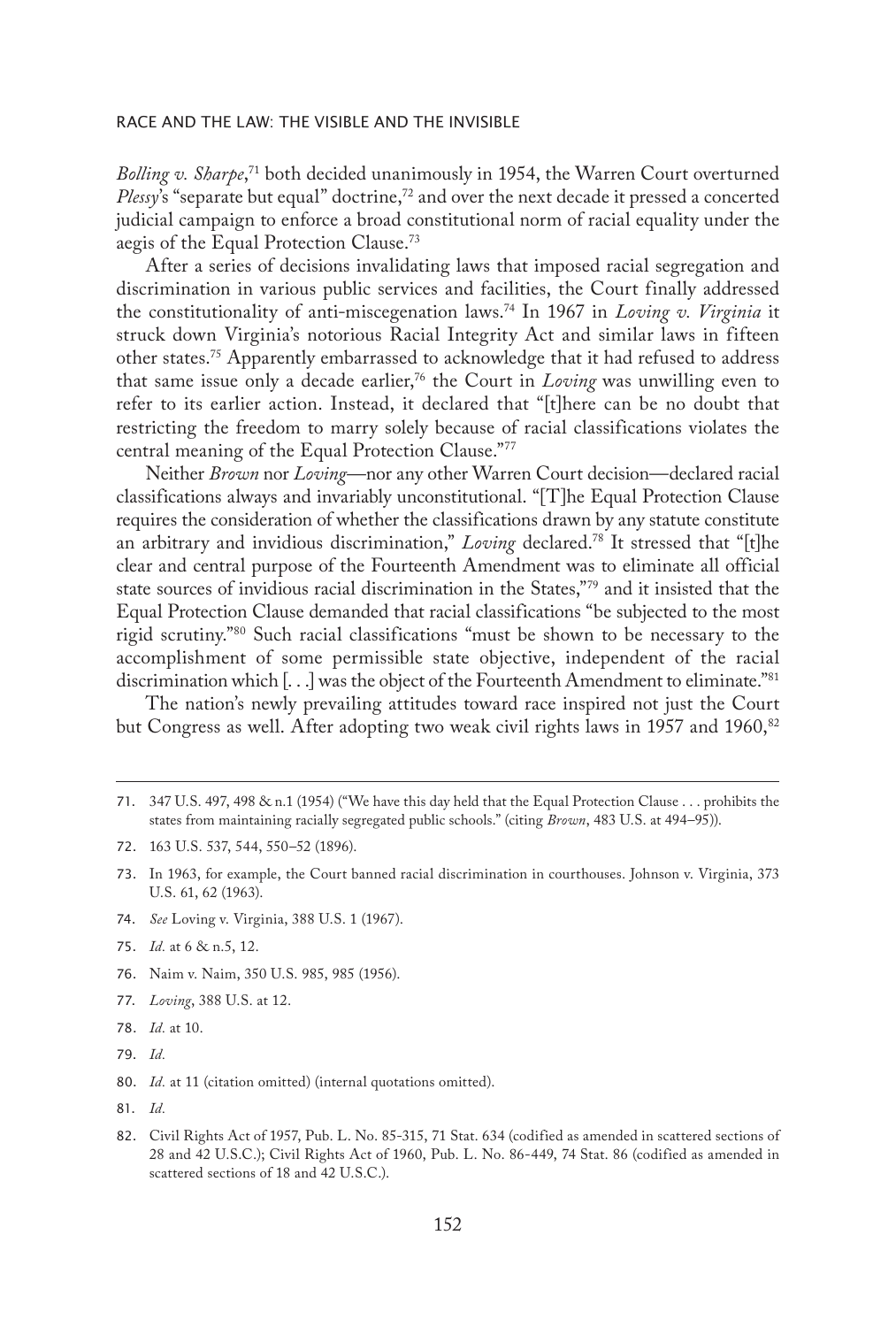it enacted three far stronger and more effective measures during the 1960s.<sup>83</sup> The Civil Rights Act of 1964 was a sweeping statute designed to prevent racial discrimination—as well as discrimination on the basis of gender, religion, and national origin—in governmental facilities, public accommodations, private employment practices, and programs and activities receiving funds from the federal government.84 The Voting Rights Act of 1965 (VRA) prohibited the use of voter qualifications that resulted in denying the vote to any person on the basis of race, color, or language minority status, and it prohibited states and localities with histories of voting discrimination from altering their voting laws without the approval of the federal government.<sup>85</sup> The Civil Rights Act of 1968 prohibited discrimination based on race, color, religion, and national origin in the sale or rental of housing, and it imposed restrictions on the practices of real estate agents and on advertising and financing arrangements related to housing.<sup>86</sup>

The three statutes spurred a rush of lawsuits requiring the courts to construe their meaning, and one of the most consequential came down in 1971. Title VII of the 1964 act prohibited discrimination by private employers operating in interstate commerce, and in *Griggs v. Duke Power Co.*, the Court construed it to prohibit not only "intentional" discrimination but also employment practices that were "neutral" on their face yet in operation denied employment to Blacks far more frequently than to whites.<sup>87</sup> A "good intent or absence of discriminatory intent," the Court announced, "does not redeem employment procedures or testing mechanisms that operate as 'built-in headwinds' for minority groups and are unrelated to measuring job capability."88 Thus, absent a showing of necessity for proper job performance, all such employment practices would violate the statute if they had a disparate racial impact. "Congress," the Court declared, "directed the thrust of the Act to the *consequences* of employment practices, not simply the motivation."89

By the early 1970s, then, the significance of race in American law had changed drastically. The civil rights movement, Supreme Court decisions, congressional actions, and changing social values severely disrupted some of the nation's deeply embedded racial status quo. In many areas, Blacks were enjoying new opportunities and new areas of legal equality.

- 88. *Id.* at 432.
- 89. *Id.*

<sup>83.</sup> Civil Rights Act of 1964, Pub. L. No. 88-352, 78 Stat. 241 (codified as amended in scattered sections of 42 and 52 U.S.C.); Voting Rights Act of 1965, Pub. L. No. 89-110, 79 Stat. 437 (codified as amended in scattered sections of 52 U.S.C.); Civil Rights Act of 1968, Pub. L. No. 90-284, 82 Stat. 73 (codified as amended in scattered sections of 18, 25, 28, and 42 U.S.C.).

<sup>84.</sup> 42 U.S.C. § 2000a–e-2(a)(1).

<sup>85.</sup> 52 U.S.C. § 10301.

<sup>86.</sup> 42 U.S.C. § 3604. The elaborate Housing and Community Development Act of 1974 added discrimination on the basis of gender to the 1968 act's provisions. Pub. L. No. 93-383, 88 Stat. 633 (codified as amended at 42 U.S.C. § 5301).

<sup>87.</sup> 401 U.S. 424, 430 (1971).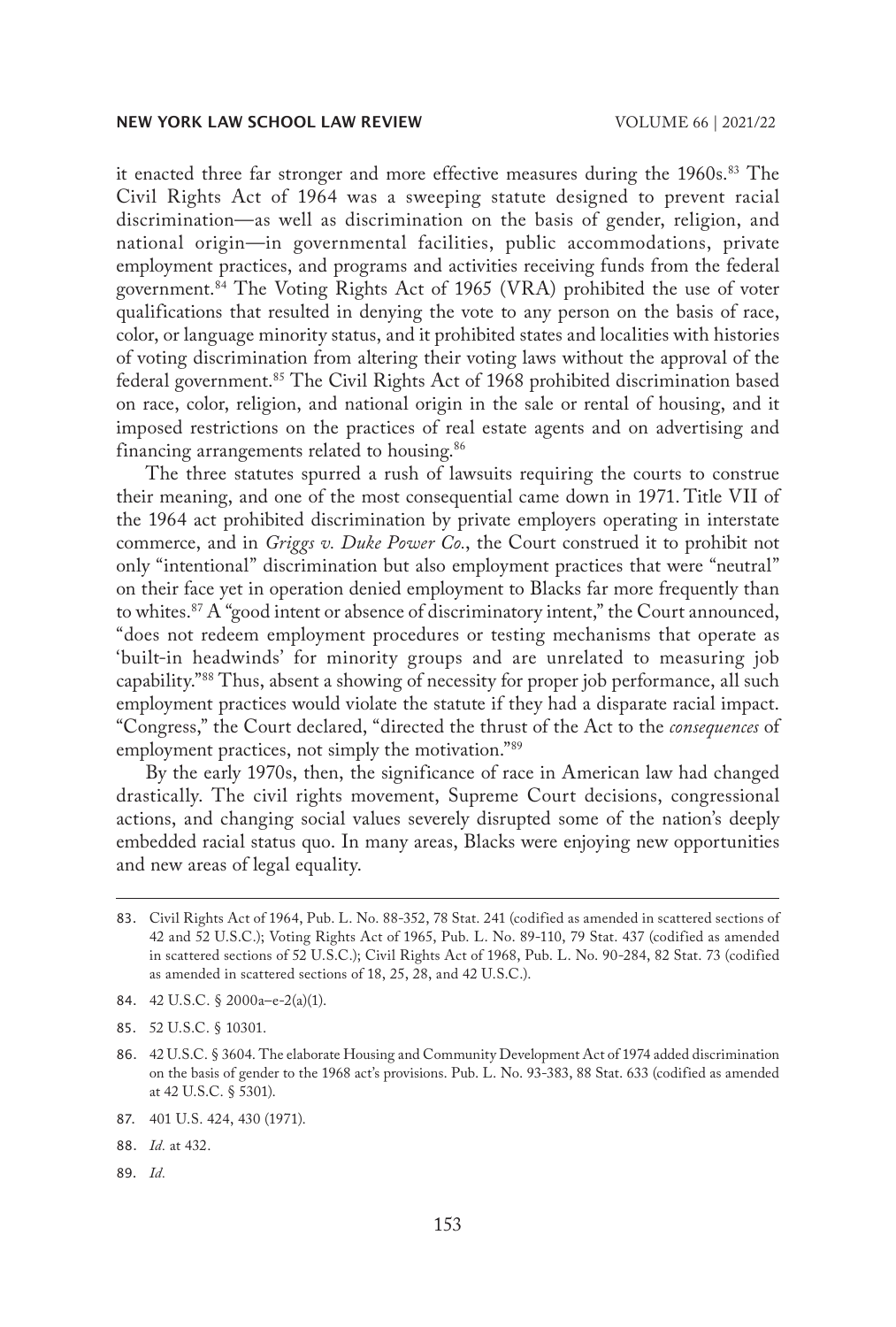## V. CONTESTING THE LEGAL VISIBILITY OF RACE: THE RISE OF "COLORBLIND" CONSTITUTIONALISM

As law and popular attitudes about race changed, so too did general ideas about the nature of the Constitution and the meaning of the Equal Protection Clause. Looking for inspiration from the past to support the nation's newly proclaimed legal commitment to racial equality, many Americans rediscovered and hailed the resounding language of Justice John Marshall Harlan's dissent in *Plessy*. There, standing alone in rejecting the Court's "separate but equal" doctrine, Harlan made a bold declaration.

Our Constitution is color-blind, and neither knows nor tolerates classes among citizens. In respect of civil rights, all citizens are equal before the law. The humblest is the peer of the most powerful. The law regards man as man, and takes no account of his surroundings or of his color when his civil rights as guaranteed by the supreme law of the land are involved.<sup>90</sup>

For many, Harlan's declaration captured the ideal meaning of the Constitution. Indeed, the idea of a "colorblind" Constitution had long antedated Harlan's dissent. It was, in fact, the basic principle that pre–Civil War abolitionists had advanced in condemning slavery and seeking legal protections for Blacks.<sup>91</sup> For a century and a half the idea had failed to win the day, but after *Brown* and the major legal and attitudinal changes that followed in the 1960s and 1970s the idea became newly popular and widely admired.

No sooner had Harlan's idea of a "colorblind" Constitution become prominent, however, than it began to stir intensely felt legal and political controversies. With the racial reorientation of American law and the rise of racial affirmative action efforts, political activists, legal commentators, government officials, and Supreme Court justices began splitting sharply over the meaning of the Equal Protection Clause and the significance of Harlan's "colorblind" language. Affirmative action plans raised the question of whether it was proper for governments and private institutions to use racial classifications in non-invidious ways to remedy the continuing impact of the many burdens and disadvantages the nation had piled onto African Americans. The issue first reached the Supreme Court in *DeFunis v. Odegaard*92 in 1974 and then again four years later in *Regents of the University of California v. Bakke.*<sup>93</sup> In neither case did the Court settle the constitutionality of affirmative action plans, but together the two brought the sharply contested issue to the forefront of national debate.

As the controversy roiled American politics, those who supported affirmative action plans argued that the Equal Protection Clause prohibited only the kinds of

<sup>90.</sup> Plessy v. Ferguson, 163 U.S. 537, 559 (1896) (Harlan, J., dissenting).

<sup>91.</sup> See generally KULL, *supra* note 18, at 131-81.

<sup>92.</sup> 416 U.S. 312, 316–20 (1974) (finding the case moot to avoid challenge to a law school's affirmative action plan).

<sup>93.</sup> 438 U.S. 265, 320 (1978) (plurality opinion) (invalidating an affirmative action plan on statutory and constitutional grounds, with five justices nonetheless confirming that such plans may be upheld in certain circumstances).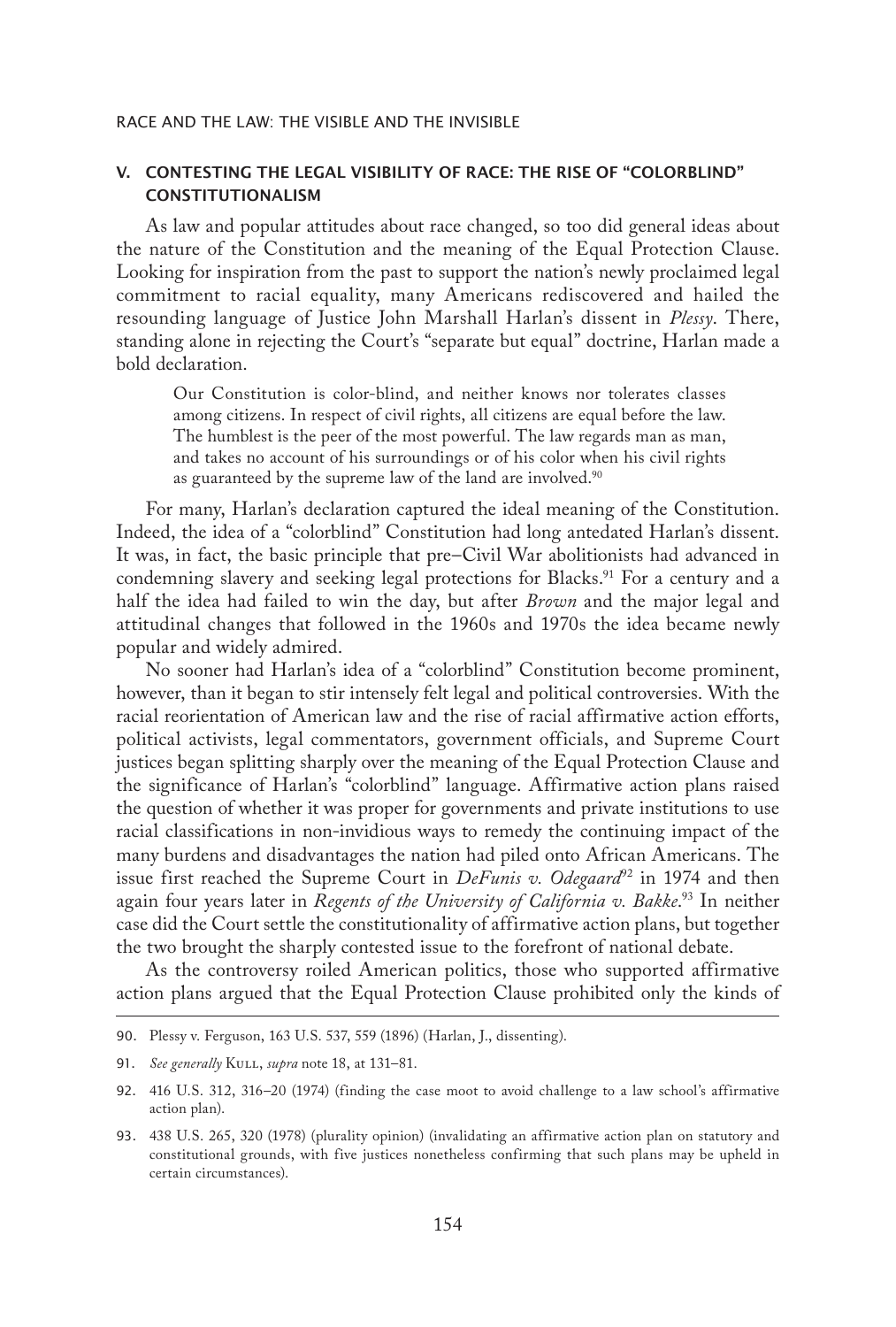"invidious" and repressive racial classifications that Warren Court decisions like *Brown* and *Loving* had struck down. In contrast, those who opposed affirmative action, and those who opposed the civil rights movement more generally, argued that the Constitution should be "colorblind" and that—except for possible short-term emergency measures—it should prohibit any and all laws that contained racial classifications regardless of their "non-invidious" nature and supposedly benign and remedial goals.<sup>94</sup>

Thus, in the context of affirmative action, the question was whether the Constitution could properly "see" race and allow laws that made race a relevant factor not just in banning "invidious" discrimination but also in remedying racial inequalities and the continuing effects of past racial discrimination and oppression. That question continues to challenge the law and public policy, and it is still hotly debated and not wholly settled. Since the 1980s, the Court's opinions have been increasingly critical of race-based affirmative action efforts and have sharply limited the scope of their allowable operation.95

Aside from the specific issue of affirmative action, however, the idea of "colorblind" law raised another different and broader issue. To what extent is "colorblind" law—that is, law that contains no racial classifications and gives no formal indication that it implicates race—truly "neutral" in racial terms? To what extent, in other words, does "colorblind" law fail to see racially biased elements that are either embedded in the law's forms and practices or enable racially disparate and unequal results to flow regularly from the law's de facto operations? Though the law may be "colorblind" and race consequently invisible to it, do racial factors nonetheless continue to bias the law in its forms, operations, and consequences?

When read in its entirety, Harlan's *Plessy* dissent suggests disturbing and potentially devastating answers to those questions. In spite of its invocation of the noble-sounding ideal of a "colorblind" Constitution, Harlan's dissenting opinion rested on what he considered a deep social and legal truth.Immediately preceding his famous "colorblind" statement came these three sentences:

The white race deems itself to be the dominant race in this country. And so it is, in prestige, in achievements, in education, in wealth and in power. So, I doubt not, it will continue to be for all time, if it remains true to its great heritage, and holds fast to the principles of constitutional liberty.<sup>96</sup>

<sup>94.</sup> *See* Erwin Chemerinsky, *Making Sense of the Affirmative Action Debate*, 22 Ohio N.U. L. Rev. 1159, 1171 (1996).

<sup>95.</sup> *See, e.g.*, Fisher v. Univ. of Tex. at Austin, 136 S. Ct. 2198, 2209–10 (2016) (applying strict scrutiny to affirmative action plans in education); Schuette v. Coal. to Defend Affirmative Action, 572 U.S. 291, 314 (2014) (declining to undo Michigan law allowing voters to decide whether racial preferences in education are desired); Gratz v. Bollinger, 539 U.S. 244, 274–76 (2003) (invalidating university admissions policy that gave preference to "underrepresented minority applicant[s]"); Adarand Constructors, Inc. v. Peña, 515 U.S. 200, 227 (1995) (restricting federal, state, and local affirmative action plans); City of Richmond v. J.A. Croson Co., 488 U.S. 469, 493 (1989) (extending application of strict scrutiny to state and local affirmative action plans).

<sup>96.</sup> Plessy v. Ferguson, 163 U.S. 537, 559 (1896) (Harlan, J., dissenting).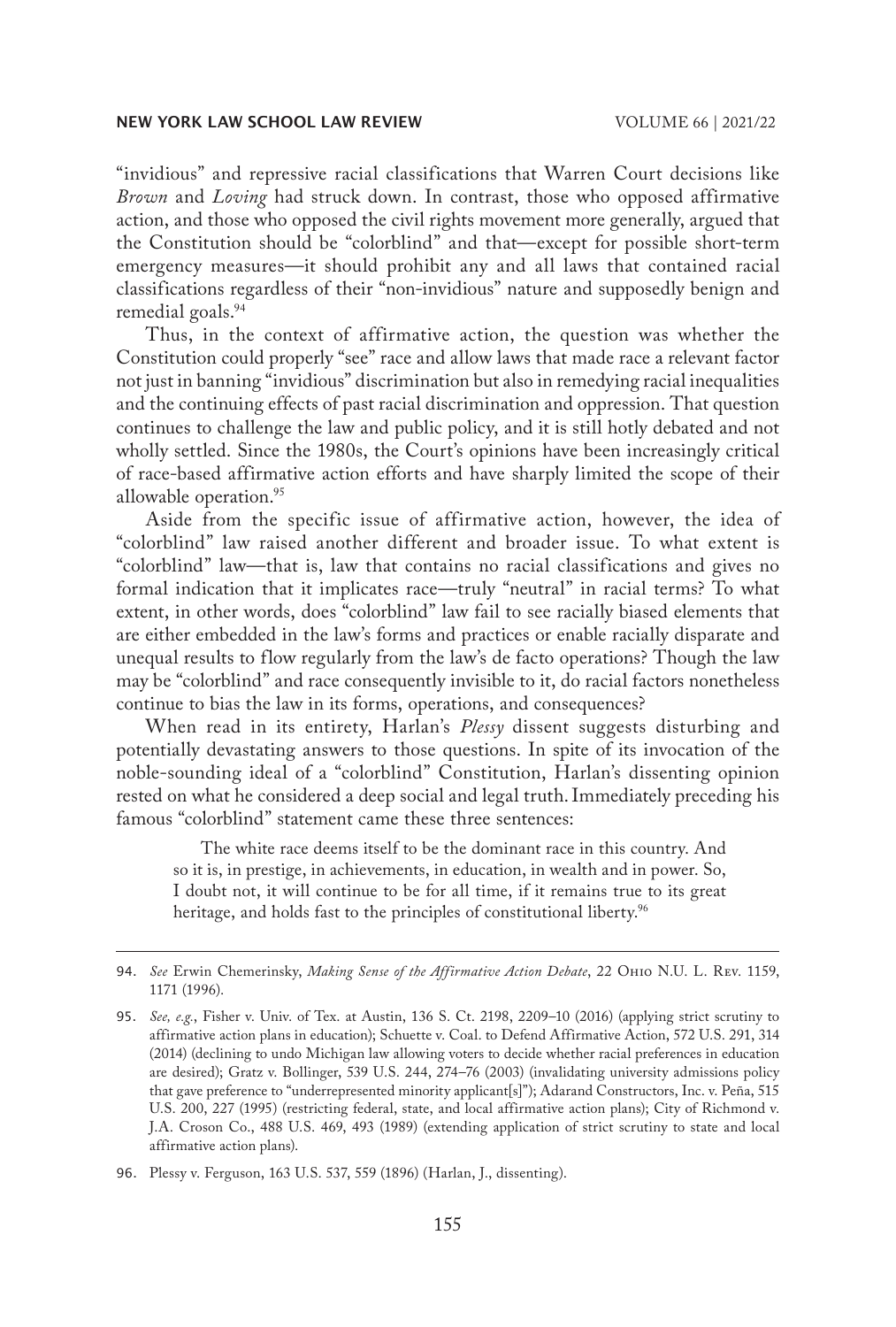Harlan's belief, in other words, was that the Constitution could be entirely "colorblind" and still underwrite and sustain white racial supremacy. His opinion was not only overtly racist but also deeply insightful: "Colorblind" law, he understood, could focus on legal forms while ignoring social realities and practical consequence. Thus, "colorblind" law could also be "socially blind" law, and it could ensure that the "white race" remained "dominant" in virtually everything of social and economic significance. "Every true man," Harlan also wrote in *Plessy*, "has pride of race."97

After the successes of the civil rights movement in the 1960s, it became clear that those who opposed the movement and fought against the advances it brought—and especially against affirmative action proposals—would need a new political rhetoric and new legal strategies.<sup>98</sup> Beginning in the late 1960s and early 1970s, the administration of President Richard M. Nixon began to develop both. The president's top two political advisors, H. R. Haldeman and John Ehrlichman, acknowledged the nature of their new rhetoric and tactics, an approach that came to be called the "Southern Strategy." Nixon believed that "the whole problem is really the Blacks," Haldeman reported,<sup>99</sup> and Ehrlichman identified their strategy's resulting target: "We'll go after the racists."100 They recognized, however, that it was essential to keep their rhetoric and tactics indirect and cloaked. "The key," Haldeman explained, was "to devise a system that recognizes this [racial appeal] while not appearing to."101 Thus, they designed their strategy to make a "subliminal appeal to the anti-Black voter," Ehrlichman confirmed, one that masked the driving racist appeal that "was always present in Nixon's statements and speeches."102

Lee Atwater, another Republican strategist who later became President George H. W. Bush's top advisor, explained the party's "Southern Strategy" in the bluntest terms:

You start out in 1954 by saying, "Nigger, nigger, nigger." By 1968 you can't say "nigger"—that hurts you, backfires. So you say stuff like, uh, forced busing, states' rights, and all that stuff, and you're getting so abstract. Now, you're talking about cutting taxes, and all these things you're talking about are totally economic things and a byproduct of them is, [B]lacks get hurt worse than whites . . . . "We want to cut this," is much more abstract than even the busing thing, uh, and a hell of a lot more abstract than "Nigger, nigger."103

- 98. *See generally* Kevin J. McMahon, Nixon's Court 4–7 (2011) (describing President Nixon's rhetorical strategy against judicial liberalism); DAVID ALISTAIR YALOF, PURSUIT OF JUSTICES 97-99 (1999) (outlining the politics of Supreme Court nominations).
- 99. H. R. HALDEMAN, THE HALDEMAN DIARIES 77 (1994).
- 100. John Ehrlichman, Witness to Power 222 (1982).
- 101. Haldeman, *supra* note 99.
- 102. Michelle Alexander, The New Jim Crow 43–44 (2010). "Richard Nixon [was] watching one of his campaign ads warning voters about urban crime and exclaimed, '[t]his hits it right on the nose. It's all about law and order and the damn Negro-Puerto Rican groups out there." PAUL BUTLER, CHOKEHOLD 13 (2017).
- 103. Rick Perlstein, *Exclusive: Lee Atwater's Infamous 1981 Interview on the Southern Strategy*, Nation (Nov. 13, 2012), https://www.thenation.com/article/archive/exclusive-lee-atwaters-infamous-1981-interviewsouthern-strategy/.

<sup>97.</sup> *Id.* at 554.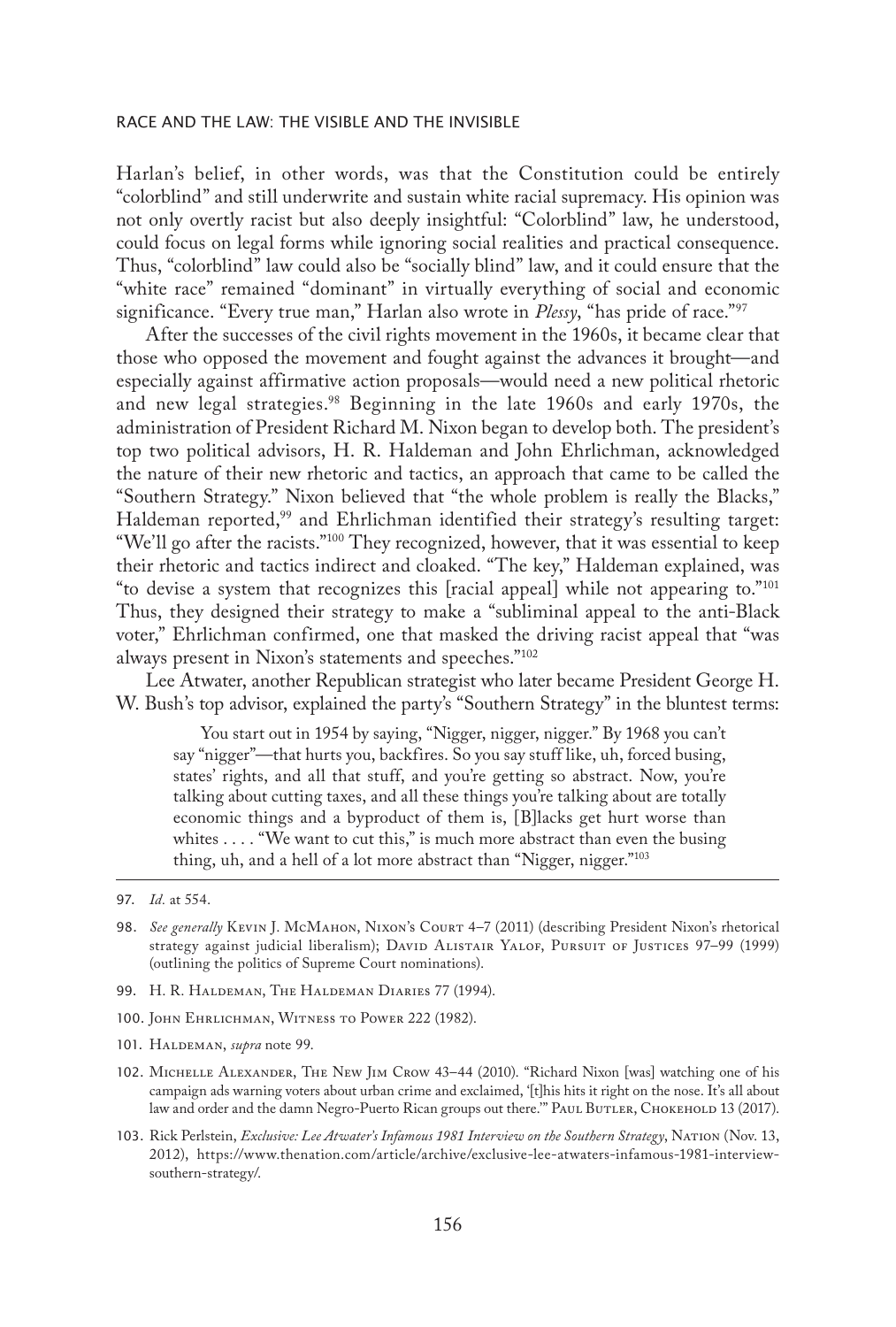The idea of "colorblind" law—an image that on its face suggests the noble principles of legal equality and "blind" justice—provided a ready abstraction that could and did serve that racist strategy.

The fundamental question, then, is when, in what contexts, and in what specific ways, does the "colorblind" idea serve that animating "Southern Strategy" and achieve the unequal racial consequences the strategy was designed to ensure? When, in other words, does the rhetoric and practice of "colorblind" law serve noble ideals and honor egalitarian principles, and when does it serve ignoble purposes and facilitate racist results?

By the third decade of the twenty-first century, three conclusions about race and American law seem beyond dispute. The first is a matter of history. For three centuries, from the early seventeenth century to the middle of the twentieth, American law remained race-based and repressive, effectively enforcing whites as the "dominant" race. Beyond occasions calling for celebratory rhetoric, it had no particular use for the "colorblind" idea. In the 1950s and 1960s, however, the Warren Court transformed racial classifications from instruments used to repress Blacks into instruments used to protect them. Accordingly, the idea of "colorblind" law took on a radically different political and legal salience. While the idea negated the power of whites to use the law openly for explicit racist purposes, it nonetheless offered an effective legal tool to counterattack the civil rights movement and preserve large areas of de facto white supremacy. The mandate that the law must be "colorblind" severely limited the ability of government to remedy the unequal racial consequences that flowed from the overwhelming social, economic, cultural, and political advantages that whites had amassed over those preceding three race-repressive centuries. In the 1970s, then, the legal instrument of abolitionists and those in earlier generations who had sought to protect Blacks became the legal instrument of those in later generations who sought to protect whites.

The second conclusion is a matter of law. By the early twenty-first century, courts subjected racial classifications of all types to "strict scrutiny" and approved them only in the narrowest possible circumstances.104 The courts, in other words, came to enforce the general principle that law should be "colorblind."

The third conclusion is a matter of fact. Racial bias, inequality, and discrimination remain common in American life. Comparing "whites" and "Blacks" by wealth, income levels, access to credit, educational status, police stops and arrests, incarceration rates, availability of quality health care, desirable residential locations, and leadership positions in private and public institutions reveals essentially the same result on each measure: Across the spectrum of social and economic standing, whites occupy a far more favorable and advantaged position than Blacks.105

<sup>104.</sup> *E.g.*, Gratz v. Bollinger, 539 U.S. 244, 270 (2003) ("[A]ll racial classifications reviewable under the Equal Protection Clause must be strictly scrutinized." (quoting Adarand Constructors, Inc. v. Peña, 515 U.S. 200, 224 (1995))).

<sup>105.</sup> For a general discussion of this point, see Frank W. Munger & Carroll Seron, *Law and the Persistence of Racial Inequality in America*, 66 N.Y.L. Sch. L. Rev. 175, 178–79 (2021–2022), and Penelope Andrews,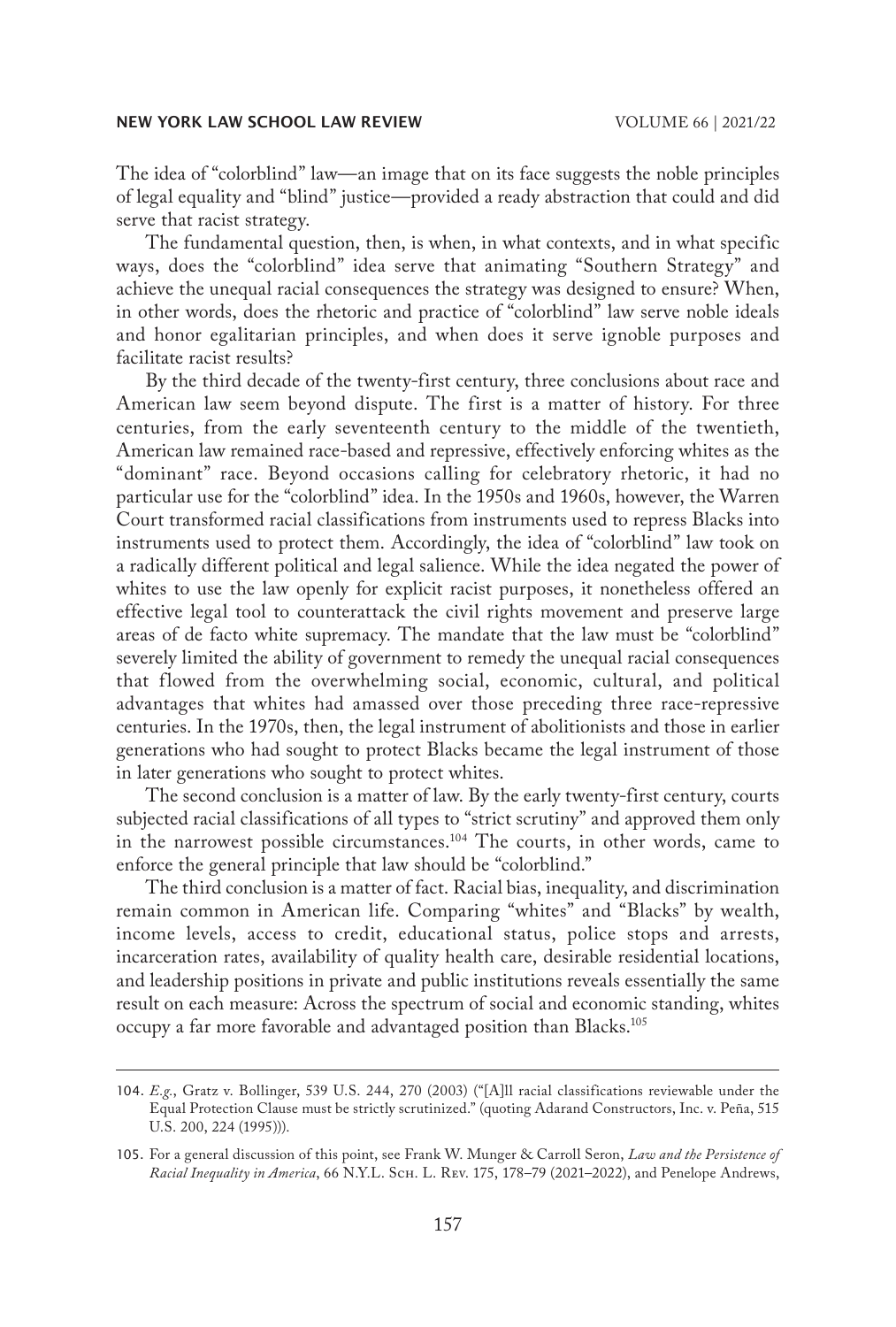Apparently, Harlan was right about the formal nature and practical racial significance of "colorblind" law. As one Black writer put it in 2019, "an infantile colorblindness" enables people "to escape the task of having to contemplate the possibility and pervasiveness of real injustice."106

# VI. THE NEW LEGAL INVISIBILITY OF RACE: "COLORBLIND" LAW AND ITS SUPPLE **TECHNIQUES**

The intriguing question is how "colorblind" law accomplishes unequal racial results. The answer lies in a variety of techniques that lack racial significance on their face but that nonetheless protect built-in "white privilege,"107 allow or enable racial discrimination, and welcome differential racial consequences. Those techniques include, among others, abstract doctrines that ignore social realities, formal rules that mask and entrench social inequalities, facially neutral categories that are racially skewed in practice, jurisprudential principles that define race as normatively irrelevant, and delegations of discretion to government officials, especially those operating at lower levels of authority where they are difficult or impossible to searchingly review.

#### *A. Constitutional Jurisprudence*

The Supreme Court has utilized or approved several of those techniques. First, it still enforces constitutional rules that it established as part of the racially driven post-Reconstruction settlement that began in the 1870s and triumphed in the 1890s. As a practical matter—and almost certainly as the late nineteenth-century Court originally and clearly intended108—those rules severely limit possibilities for obtaining legal relief from racial disparities and inequalities. In particular, the Court has retained restrictive post-Reconstruction era interpretations of both the Eleventh<sup>109</sup> and Fourteenth Amendments.110 Its continued embrace of a severely limiting

*A Commission on Recognition and Reconstruction for the United States: Illusory or Inspirational?*, 66 N.Y.L. Sch. L. Rev. 359, 364 (2021–2022).

- 107. The concept of "white privilege," as I use it here, does not mean that white people enjoy special substantive privileges in general or that many or most whites have comfortable and easy lives. It means only that whites are not burdened by the racial biases and discrimination that may oppress Blacks and make Black lives in many ways more difficult than the lives of whites.
- 108. The Supreme Court in the late nineteenth and early twentieth centuries was packed with overtly racist justices. *See generally* Edward A. Purcell, Jr., *The Particularly Dubious Case of* Hans v. Louisiana*: An Essay on Law, Race, History, and Federal Courts*, 81 N.C. L. Rev. 1927, 2001–38 (2003).
- 109. For examples of the Court retaining a restrictive post-Reconstruction era interpretation of the Eleventh Amendment, see *Edelman v. Jordan*, 415 U.S. 651, 662–63 (1974); *Seminole Tribe of Florida v. Florida*, 517 U.S. 44, 54 (1996); and *Pennhurst State School and Hospital v. Halderman*, 465 U.S. 89, 100–01 (1984).
- 110. For examples of the Court retaining a restrictive post-Reconstruction era interpretation of the Fourteenth Amendment, see *Shelley v. Kraemer*, 334 U.S. 1, 8–18 (1948); *Burton v. Wilmington Parking Authority*, 365 U.S. 715, 721–22 (1961); and *DeShaney v. Winnebago County Department of Social Services*, 489 U.S. 189, 195–202 (1989).

<sup>106.</sup> Thomas Chatterton Williams, Self-Portrait in Black and White 134 (2019).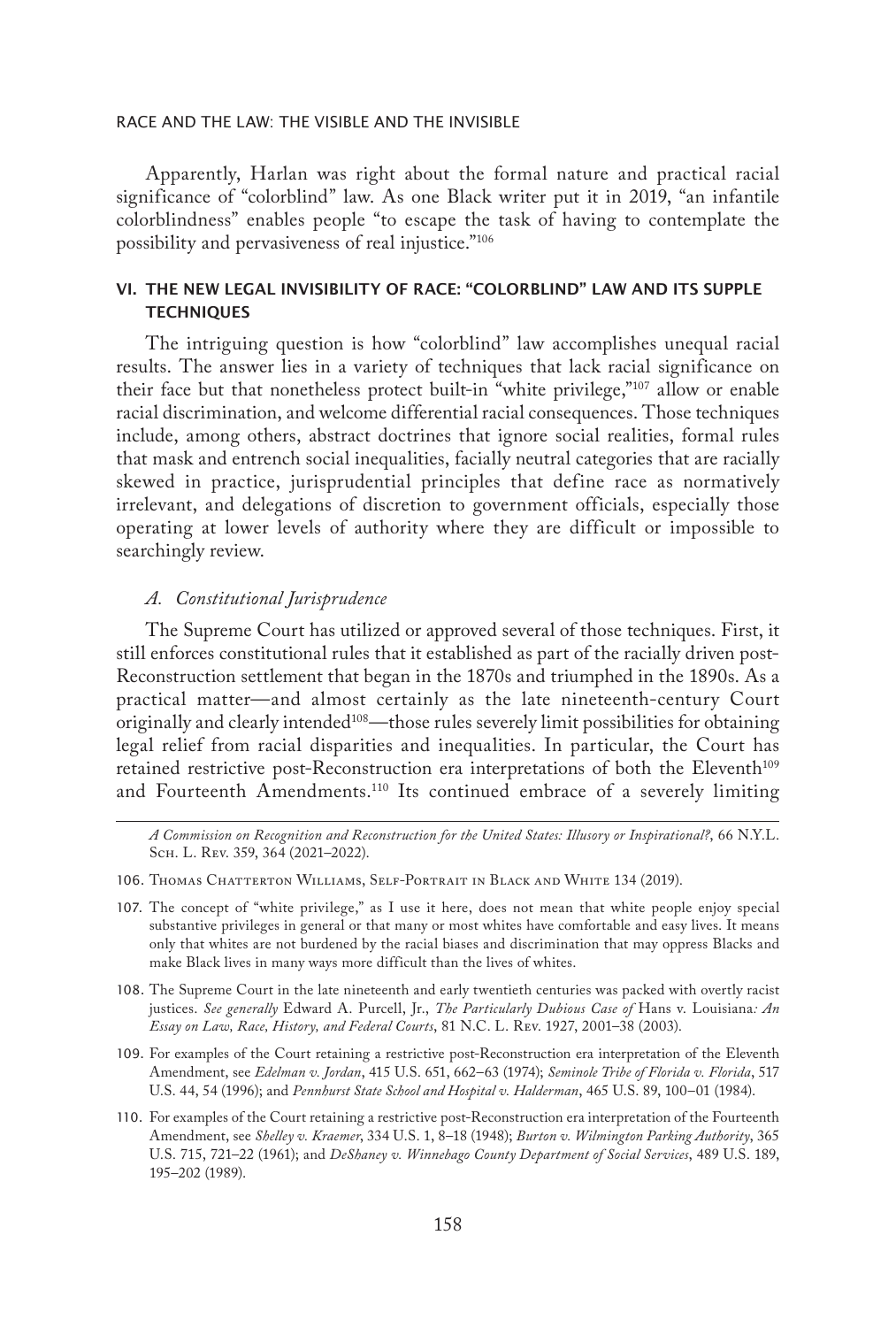interpretation of the former, rooted in a decision made in 1890, blocks suits for damages against states for racial discrimination, and its continued embrace of a decision made in 1883 severely limits the authority of both Congress and the Court to reach racial discriminations that are not the result of "state action."111 That state action doctrine makes "private" discrimination constitutionally unreachable under the Fourteenth Amendment and hence legally invisible to it, and it thereby protects much of the racial status quo and the highly advantaged position that whites have long enjoyed.<sup>112</sup>

Second, when opponents began to challenge affirmative action plans in the 1970s—and after Nixon had reshaped the Court by putting four new justices on the High Bench<sup>113</sup>—the Court subtly shifted its analysis under the Equal Protection Clause. Instead of invalidating laws and governmental actions that involved "invidious" discriminations against racial and other "suspect classes,"<sup>114</sup> it began to subject all laws that used any racial classification to "strict scrutiny" and invalidate them regardless of their "non-invidious" nature and racially benevolent and remedial purposes.115 The shift reoriented equal protection law away from examining invidious discriminatory actions against particularly vulnerable groups to applying a socially abstract and near-absolute principle that prohibited the use of racial classifications for any purpose, however benign, socially beneficial, and compensatory in design. The practical result of that doctrinal shift was to undo or bar many or most positive

113. McMahon, *supra* note 98, at 6.

<sup>111.</sup> The two decisions that helped establish the post-Reconstruction Constitution and that remain in force today are *Hans v. Louisiana*, 134 U.S. 1, 17 (1890), involving the Eleventh Amendment, and the *Civil Rights Cases*, 109 U.S. 3, 17–19 (1883), involving the Fourteenth Amendment.

<sup>112.</sup> While the Fourteenth Amendment itself reaches only state action, it does confer on Congress the power to enforce its provisions, and under that power (and similar powers granted in the Thirteenth and Fifteenth Amendments) Congress can reach some kinds of "private" discrimination. U.S. Const. amend. XIV, § 5. During the past quarter century or so, however, the Court has revisited the "colorblind" principle and has also significantly restricted those congressional powers. *Compare* South Carolina v. Katzenbach, 383 U.S. 301, 327–28 (1966) (Warren Court), *and* Katzenbach v. Morgan, 384 U.S. 641, 652–53 (1966) (Warren Court), *with* Kimel v. Fla. Bd. of Regents, 528 U.S. 62, 78–79 (2000) (Rehnquist Court), *and* Bd. of Trs. of Univ. of Ala. v. Garrett, 531 U.S. 356, 374 (2001) (Rehnquist Court), *and*  Coleman v. Ct. of Appeals of Md., 566 U.S. 30, 37–38 (2012) (Roberts Court).

<sup>114.</sup> The idea of "suspect classes" referred to groups who suffered from discrimination and whose status as "discrete and insular minorities" prevented them from fully participating and protecting themselves in the normal political process. United States v. Carolene Prods. Co., 304 U.S. 144, 152 n.4 (1938); *see also, e.g.*, Bolling v. Sharpe, 347 U.S. 497, 499 (1954) (race-based distinction is suspect); McLaughlin v. Florida, 379 U.S. 184, 191–92 (1964) (same); Loving v. Virginia, 388 U.S. 1, 11 (1967) (same); McDonald v. Bd. of Election Comm'rs of Chi., 394 U.S. 802, 807 (1969) (same). *But see* Mass. Bd. of Ret. v. Murgia, 427 U.S. 307, 312 (1976) (age-based distinction not suspect).

<sup>115.</sup> *See, e.g.*, Parents Involved in Cmty. Schs. v. Seattle Sch. Dist. No. 1, 551 U.S. 701, 720 (2007) (subjecting race-based classification to strict scrutiny even though it was designed to benefit racial minorities); Gratz v. Bollinger, 539 U.S. 244, 270 (2003) (same); Adarand Constructors, Inc. v. Peña, 515 U.S. 200, 224 (1995) (same); City of Richmond v. J.A. Croson Co., 488 U.S. 469, 493–94 (1989) (same).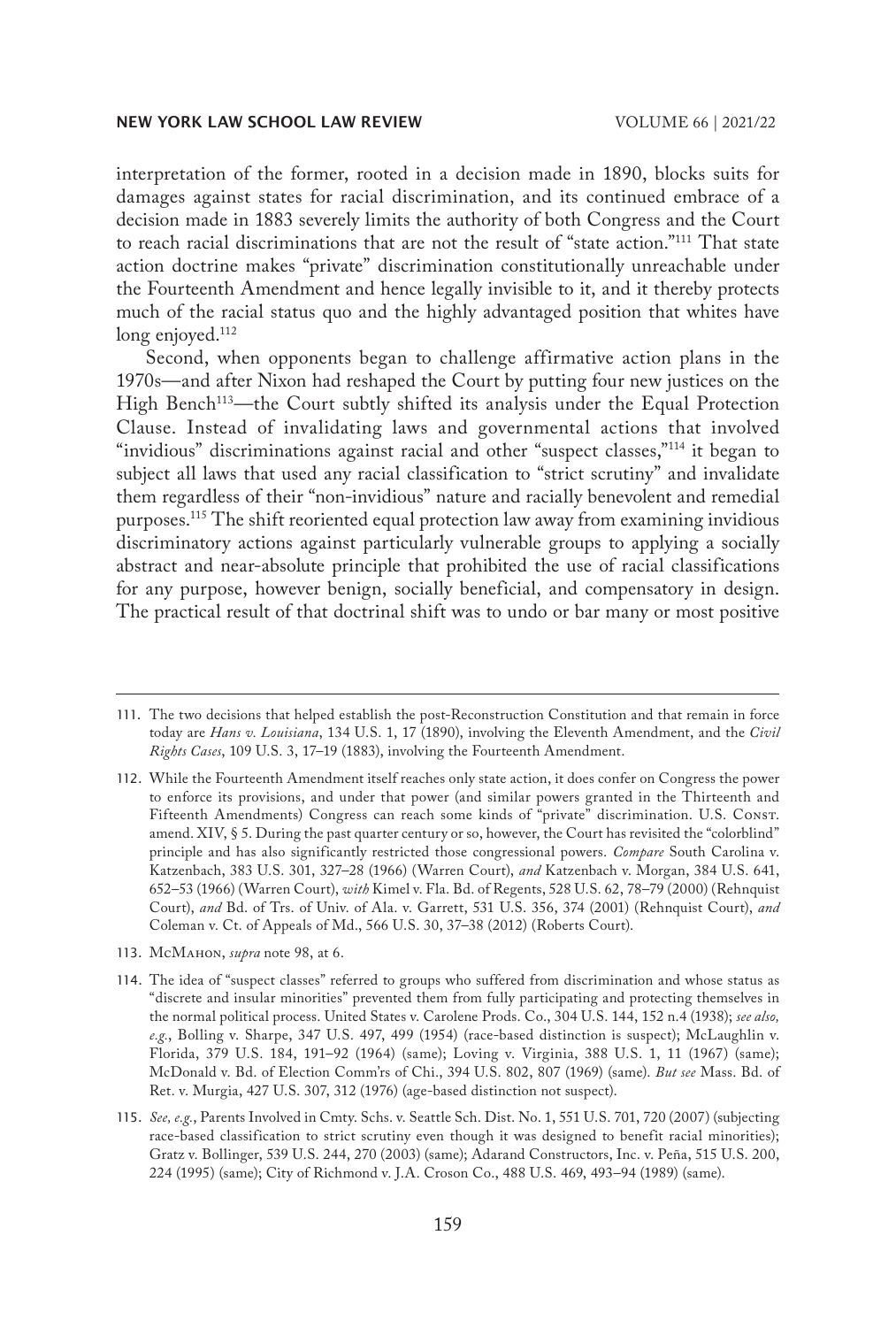government efforts to assist Blacks in overcoming the de facto social inequalities and discrimination they faced.<sup>116</sup>

The shift transformed the Equal Protection Clause from a vibrant safeguard for the vulnerable and disadvantaged into a muscular protection for the nation's whites and the government-assisted head start they had long enjoyed in reaching their position of social and economic advantage. Indeed, the Court began to consider any collateral disadvantage that whites might suffer from affirmative action programs as constitutional injuries sufficient to invalidate programs designed to assist Blacks.<sup>117</sup>

Third, at virtually the same time that it implemented its strict scrutiny analysis, the new Nixon-appointed Court also read into the Equal Protection Clause a highly restrictive requirement of "intent."<sup>118</sup> In doing so, it refused to adopt the "disparate impact" standard it had previously approved for Title VII claims in *Griggs*. It refused as well to stay with its general rule that legislative "intent" was too difficult to identify and that bad legislative motives should therefore be irrelevant in assessing whether government actions violated equal protection.<sup>119</sup> Instead, in 1976 it held that those asserting violations of the clause had to show that they were victims of "intentional" acts of racial discrimination.<sup>120</sup> The decision meant that, except in extreme situations, evidence showing patterns and practices of de facto racial discrimination would fail to establish equal protection claims.121 The Court has "not held that a law, neutral on

- 118. The "intent" standard rejected the previous and more effective interpretation of the Equal Protection Clause that allowed courts to void a measure when, in effect, it "operates as a discrimination against" Blacks. Anderson v. Martin, 375 U.S. 399, 401–02 (1964).
- 119. *See* Palmer v. Thompson, 403 U.S. 217, 224–25 (1971).

First, it is extremely difficult for a court to ascertain the motivation, or collection of different motivations, that lie behind a legislative enactment. . . . Furthermore, there is an element of futility in a judicial attempt to invalidate a law because of the bad motives of its supporters. If the law is struck down for this reason, rather than because of its facial content or effect, it would presumably be valid as soon as the legislature or relevant governing body repassed it for different reasons.

*Id.* (citation omitted) "[I]t simply is 'not consonant with our scheme of government for a court to inquire into the motives of legislators.'" Bogan v. Scott-Harris, 523 U.S. 44, 55 (1998) (quoting Tenney v. Brandhove, 341 U.S. 367, 377 (1951)).

- 120. Washington v. Davis, 426 U.S. 229, 239–41 (1976). On the Court's shift toward restricting the reach of the Equal Protection Clause and anti-discrimination laws, see, for example, Reva B. Siegel, *Equality Divided*, 127 Harv. L. Rev. 1, 16 (2013).
- 121. *See* Vill. of Arlington Heights v. Metro. Hous. Dev. Corp., 429 U.S. 252, 266 (1977) ("[I]mpact alone is not determinative."). The Court has held that a discriminatory purpose can be found only by a showing

<sup>116.</sup> *See* Regents of Univ. of Cal. v. Bakke, 438 U.S. 265, 320 (1978) (proscribing a race-conscious medical school admissions program).

<sup>117.</sup> The need to protect "innocent" white victims was given voice in *Bakke* and developed in later cases. *Id.*  at 298, 307; Fullilove v. Klutznick, 448 U.S. 448, 514 (1980) (Powell, J., concurring) (weighing "the effect of the [race-conscious remedy] upon innocent third parties" in his affirmative action analysis); Wygant v. Jackson Bd. of Educ., 476 U.S. 267, 276 (1986) (emphasizing the effect of race-conscious remedies on "innocent people"); *see also* David Chang, *Discriminatory Impact, Affirmative Action, and Innocent Victims: Judicial Conservatism or Conservative Justices?*, 91 Colum. L. Rev. 790, 794–95 (1991) (citing *Wygant*, 476 U.S. at 276).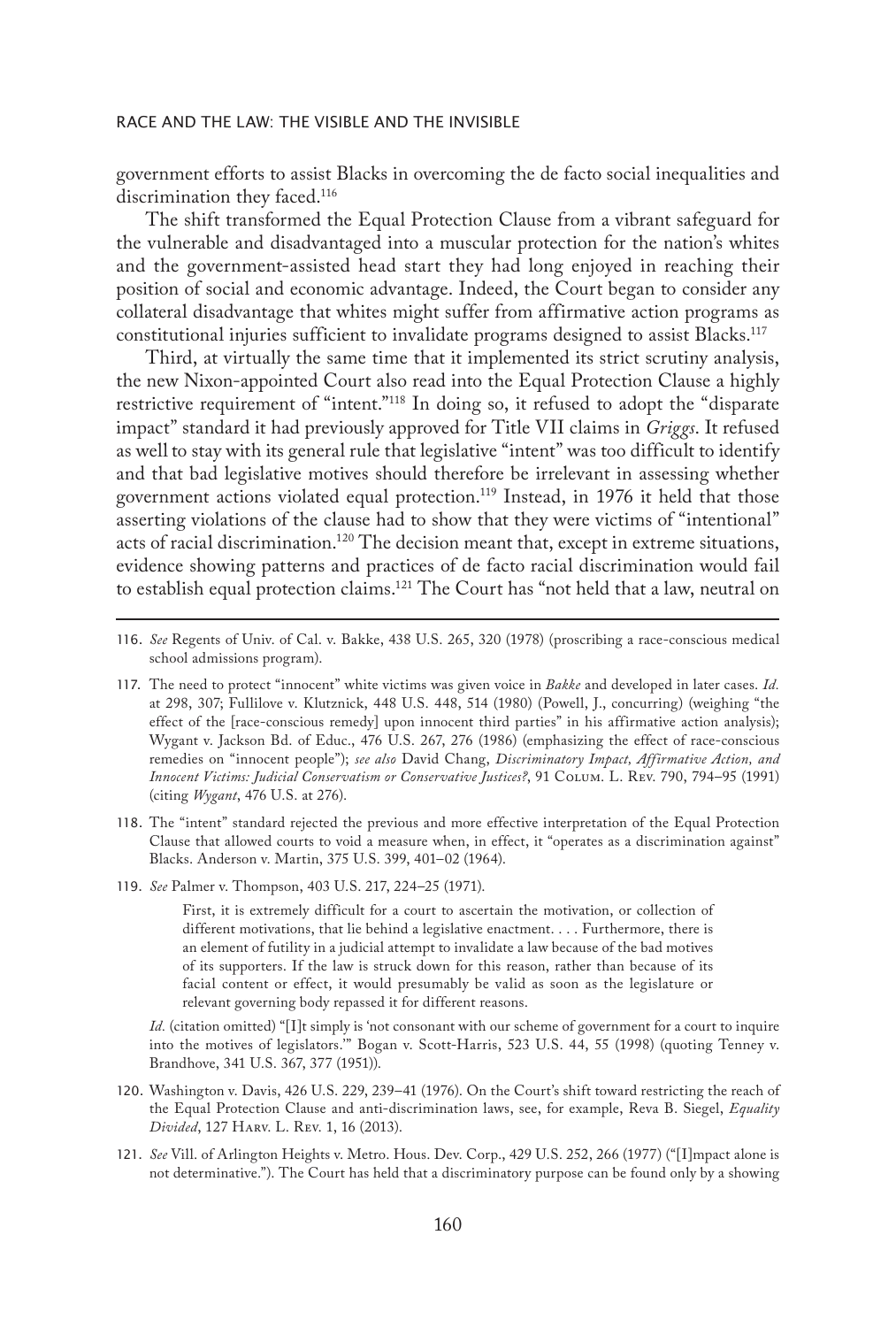its face and serving ends otherwise within the power of government to pursue," it declared in *Washington v. Davis*, "is invalid under the Equal Protection Clause simply because it may affect a greater proportion of one race than of another."122 The Court's new "intent" requirement opened extensive opportunities for individuals and organizations to maintain discriminatory practices, or even to develop new ones, as long as their tactics remained discreet and cleverly indirect.

The Court understood what it was doing and the practical significance of "colorblind" law. One of the reasons it offered for adopting its exacting "intent" standard was that a looser "disparate impact" standard might render a wide range of established legal provisions vulnerable to claims of racial discrimination.<sup>123</sup> In admitting that concern, the Court revealed that it understood that discriminatory racial practices were common and that, for the most part, it had no interest in trying to remedy them. Its "intent" standard would serve to block legal challenges to such practices in a wide variety of legal areas.

In the 1987 case of *McCleskey v. Kemp*, for example, considering the constitutionality of the death penalty in Georgia, $124$  the Court confronted an extensive evidentiary record that included massive statistical studies demonstrating the existence of severe racial disparities between Blacks and whites—all to the literally fatal disadvantage of Blacks.<sup>125</sup> The Court responded by simply declaring that the evidence was insufficient to prove an "intent" to discriminate.126 Indeed, one of the justices in the majority considered the record evidence essentially irrelevant.127

that a decision maker acted "at least in part 'because of,' not merely 'in spite of,' its adverse effects upon an identifiable group." Pers. Adm'r of Mass. v. Feeney, 442 U.S. 256, 279 (1979). That requirement of a specific discriminatory intent limited even more severely the ability of plaintiffs to support equal protection claims with evidence of discriminatory impact. *See* Reva B. Siegel, *Blind Justice: Why the Court Refused to Accept Statistical Evidence of Discriminatory Purpose in* McCleskey v. Kemp*—and Some Pathways for Change*, 112 Nw. U. L. Rev. 1269, 1279 (2018).

122. *Davis*, 426 U.S. at 242.

123. *Id.* at 247–48.

A rule that a statute designed to serve neutral ends is nevertheless invalid, absent compelling justification, if in practice it benefits or burdens one race more than another would be far-reaching and would raise serious questions about, and perhaps invalidate, a whole range of tax, welfare, public service, regulatory, and licensing statutes that may be more burdensome to the poor and to the average [B]lack than to the more affluent white.

- *Id.* at 248.
- 124. 481 U.S. 279, 283 (1987).
- 125. *Id.* at 286–88.

*Id.* at 286.

126. *Id.* at 297.

127. *Id.* at 313.

<sup>[</sup>T]he death penalty was assessed in 22[ percent] of the cases involving [B]lack defendants and white victims; 8[ percent] of the cases involving white defendants and white victims; 1[ percent] of the cases involving [B]lack defendants and [B]lack victims; and 3[ percent] of the cases involving white defendants and [B]lack victims.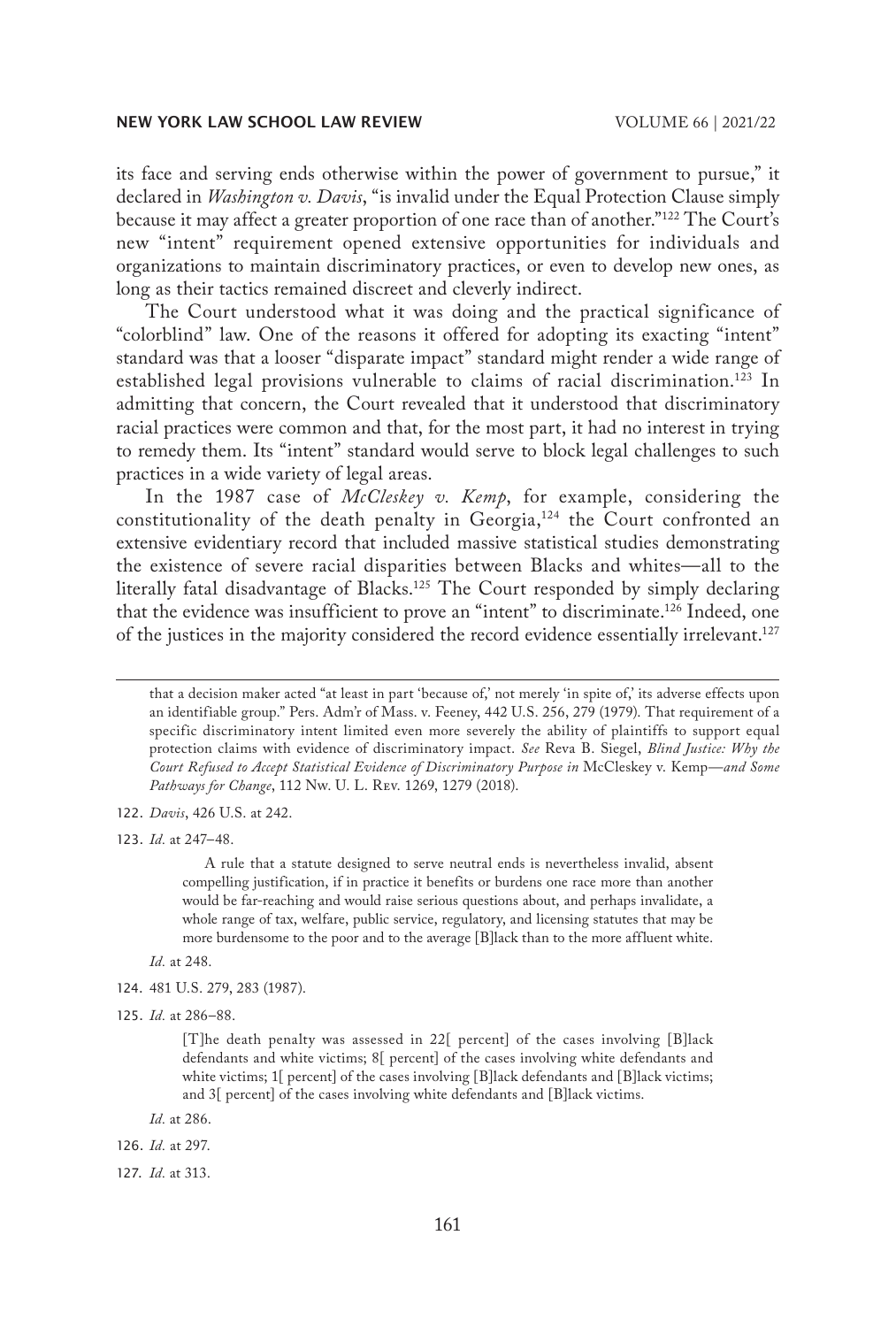"Since it is my view that the unconscious operation of irrational sympathies and antipathies, including racial, . . . is real, . . . and ineradicable," Justice Antonin Scalia wrote, "I cannot honestly say that all I need is more proof."128 The Court's decision, one commentator concluded, "was driven by a desire to immunize the entire criminal justice system from claims of racial bias."129

The fourth technique employed by the Court was the doctrine of "standing" to substantially narrow access to the federal courts in civil rights cases designed to prevent governmental practices that were especially harmful to Blacks.130 As the post-Reconstruction Court had found ways to ignore race in such notoriously racist cases as 1898's *Williams v. Mississippi*131 and 1903's *Giles v. Harris*, 132 so did the modern Court similarly refuse to "see" apparent racial discrimination in such late twentieth-century cases as *O'Shea v. Littleton*, 133 in 1974, and *City of Los Angeles v. Lyons*, in 1983.134 In those cases the Court ruled that the requirement of standing meant that persons injured by certain governmental practices could not seek to enjoin those practices unless they could show that they themselves were likely to suffer from the same practices again in the future.135 Declaring that the parties in neither case could show the likelihood of such future specific and individual encounters, the Court made it virtually impossible for anyone to obtain injunctive relief against systematic or patterned racial abuses in many governmental administrative processes and in the police use of potentially deadly force against Blacks, regardless of the substantial differential racial impact of these abuses.

In *Lyons*, for example, the Court's majority altogether refused even to mention race or even to acknowledge record evidence of widespread police violence against Blacks. Not only did it fail to respond to the dissent's emphasis on that race-related evidence, but it also totally ignored the fact that the Los Angeles Police Department (LAPD) had a long and well-documented reputation for racial abuse, violence, and discrimination.136

- 128. Richard L. Hasen, The Justice of Contradictions 156–57 (2018) (quoting Justice Scalia in a private memo to his colleagues pending the *McCleskey* ruling, dated January 6, 1987).
- 129. Alexander, *supra* note 102, at 108; *see also* Lynn Su, *Unpacking the Teaching Potential of a Hypothetical Criminal Case Involving a Cross-Racial Eyewitness Identification*, 66 N.Y.L. Sch. L. Rev. 339 (2021– 2022).
- 130. For the Court's development of procedural tools that similarly disadvantage Blacks, see, for example, Edward A. Purcell, Jr., *Exploring the Interpretation and Application of Procedural Rules: The Problem of Implicit and Institutional Racial Bias*, 169 U. Pa. L. Rev. 2583, 2594–99 (2021).
- 131. 170 U.S. 213 (1898).
- 132. 189 U.S. 475 (1903).
- 133. 414 U.S. 488 (1974). For a similar case, see *Warth v. Seldin*, 422 U.S. 490 (1975).
- 134. 461 U.S. 95 (1983).
- 135. *O'Shea*, 414 U.S. at 498; *Lyons*, 461 U.S. at 109.
- 136. *See, e.g.*, Gerald Horne, Fire This Time 134–37, 150–52 (1995) ("[Even Black officers] felt obliged to heighten brutality against Black LA."); KELLY LYTLE HERNÁNDEZ, CITY OF INMATES 189 (2017); Max Felker-Kantor, Policing Los Angeles 25–26 (2018); Anne Gray Fischer, *"Land of the White Hunter": Legal Liberalism and the Racial Politics of Morals Enforcement in Midcentury Los Angeles*, 105 J. Am. Hist. 868, 871 (2019).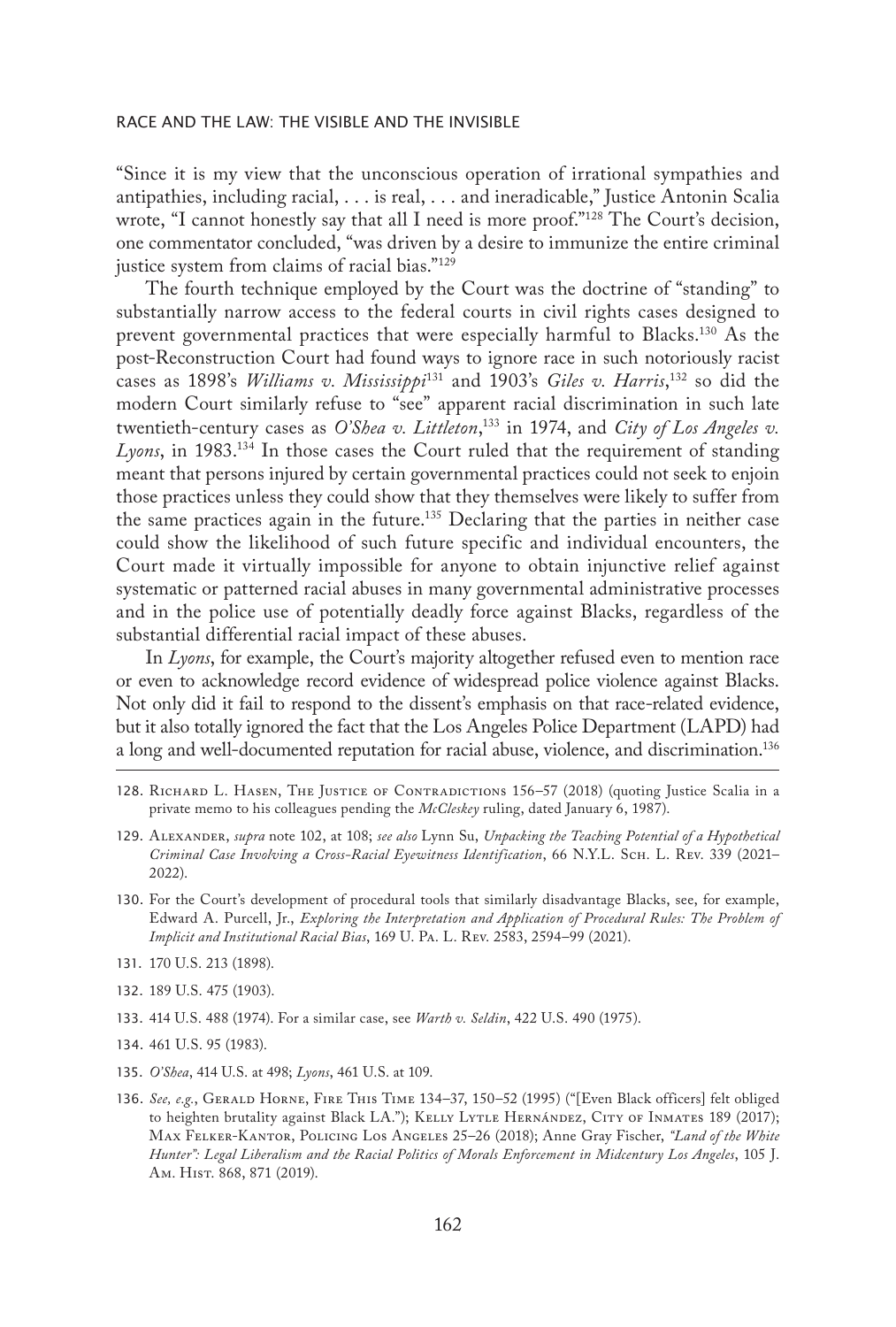"The LAPD was rife with both conscious and common sense racism," explained one commentator, and "[i]n communities like East Los Angeles, racial prejudice produced more than increased arrests; it also fueled high levels of police violence."137 To the majority in *Lyons*, however, the fact of "race" was quite literally invisible.<sup>138</sup>

A fifth judicial technique admits "seeing" racial discrimination but trumps that fact with some purportedly countervailing constitutional principle. In 2013, *Shelby County v. Holder* exemplified that technique when it invalidated a pivotal provision of the VRA, a statute that had helped secure Black voting rights across the entire South.<sup>139</sup> There, the Court acknowledged that "voting discrimination still exists," and even declared that "no one doubts that."140 Nonetheless, it held that it was more important to enforce another—and quite novel—constitutional principle than it was to protect Black voting rights from new restrictions that were likely to be imposed by state and local governments.<sup>141</sup> The fact that the statute treated states with histories of voting discrimination differently from states lacking such histories meant that the statute violated a principle of state equality. On that ground, the Court invalidated a pivotal provision of the act<sup>142</sup> and thereby opened the door to efforts in many states to adopt election procedures designed to disproportionally restrict the ability of minorities to vote.<sup>143</sup>

Similarly, in *Trump v. Hawaii* in 2018 the Court used principles of executive power to justify racially-tinged religious discrimination against individuals attempting to enter the United States from certain Islamic countries.144 Principles and precedents involving race, the majority declared, were "wholly inapt" in judging

- 139. 52 U.S.C. § 10303, *invalidated by* Shelby County v. Holder, 570 U.S. 529 (2013).
- 140. *Shelby County*, 570 U.S. at 536.

- 142. *See Shelby County*, 570 U.S. at 556–57 (finding that section 4(b) of the VRA, which outlined the federal preclearance formula for state voting laws, infringed upon "equal sovereignty" of the states and was therefore unconstitutional).
- 143. Lisa Marshall Manheim & Elizabeth G. Porter, *The Elephant in the Room: Intentional Voter Suppression*, 2018 Sup. Ct. Rev. 213, 218–19; Ian Vandewalker & Keith G. Bentele, *Vulnerability in Numbers: Racial Composition of the Electorate, Voter Suppression, and the Voting Rights Act*, 18 Harv. Latino L. Rev. 99, 145–46 (2015); Theodore R. Johnson & Max Feldman, *The New Voter Suppression*, Brennan Ctr. for Just. (Jan. 16, 2020), https://www.brennancenter.org/our-work/research-reports/new-votersuppression; Edward A. Purcell, Jr., *Reflections on the Fiftieth Anniversary of the March and the Speech: History, Memory, Values*, 59 N.Y.L. Sch. L. Rev. 17, 51–55 (2014–2015).
- 144. 138 S. Ct. 2392, 2405 (2018) (upholding entry restrictions on certain nationals from Chad, Iran, Libya, North Korea, Syria, Venezuela, and Yemen).

<sup>137.</sup> Ian F. Haney López, Racism on Trial 137, 141 (2003).

<sup>138.</sup> *See Lyons*, 461 U.S. at 97–98. To the dissent, race was quite visible, and it pointed out the differential and potentially deadly racial impact of the police practice at issue. *See id.* at 114–25 (Marshall, J., dissenting).

<sup>141.</sup> *See id.* at 544 (enforcing the principle of equal sovereignty). In the decision's wake, Republican state legislators introduced hundreds of bills designed to restrict voting rights, and they have passed a number of them in several states, including in those freed from federal oversight by the decision in *Shelby County*. *See* Voting Laws Roundup: March 2021, BRENNAN CTR. FOR JUST. (Apr. 1, 2021), https://www.brennancenter. org/our-work/research-reports/voting-laws-roundup-march-2021.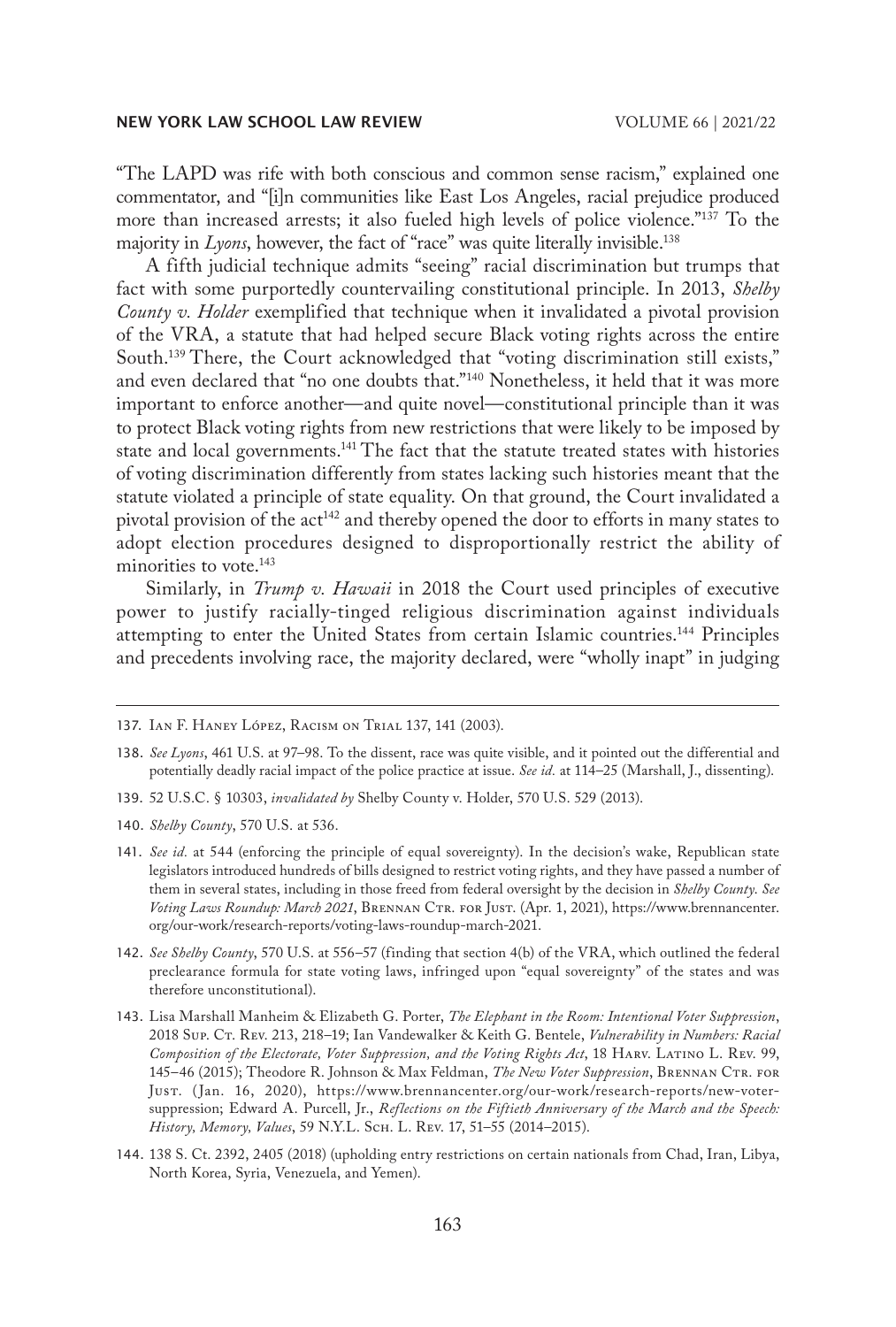the power of the executive to enforce "a facially neutral policy denying certain foreign nationals the privilege of admission."145

## *B. Conceptual and Administrative Techniques*

Beyond the realm of Supreme Court doctrine, the legal system as a whole has also used or accepted other techniques to allow or impose racial discrimination while keeping race itself formally invisible. One is to use surrogate legal categories that are "non-racial" on their face but that, in fact, enable governmental units to achieve disproportionate racial impacts.

Under Southern pressure, for example, many of the basic social programs that the New Deal established included provisions that effectively excluded large numbers of Blacks from the social and economic benefits the programs conferred.146 The Social Security Act initially excluded farmworkers and domestics from its coverage, thus successfully denying benefits to 65 percent of Blacks nationally and between 70 and 80 percent of Blacks in the South.147 In the twenty-first century such obvious tactics may no longer pass muster, but other similar and more subtle tactics remain in use:

Today, government rarely classifies by race or gender, but it conducts a "war on drugs," regulates education and residential zoning, responds to "sexual assault" and "domestic violence," and makes policy concerning "child care," "family leave," "child support," and the "welfare" of "single-headed households" in ways that often perpetuate, or aggravate, historic patterns of race and gender inequality.148

Beneath formal legal categories, in other words, the operations of legal administration in a wide range of areas often support disparate racial practices and bring disparate racial consequences.<sup>149</sup>

Similarly, using a different "neutral" category, the federal government was able to continuously funnel lavish sums of money to predominantly white beneficiaries.150

- 146. *See* Jim Powell, *Why Did FDR's New Deal Harm Blacks?*, Cato Inst. (Dec. 3, 2003), https://www.cato. org/commentary/why-did-fdrs-new-deal-harm-blacks#.
- 147. *See* Ira Katznelson, When Affirmative Action Was White 45 (2005). The exclusion was not eliminated until 1954. *Id.* at 43. "In short, each of the old age, social assistance, and unemployment provisions advanced by the Social Security Act was shaped to racist contours." *Id.* at 48.
- 148. Reva Siegel, *Why Equal Protection No Longer Protects: The Evolving Forms of Status-Enforcing State Action*, 49 Stan. L. Rev. 1111, 1145–46 (1997).
- 149. *See, e.g.*, Hannah Dreier & Andrew Ba Tran, *'The Real Damage*,*'* Wash. Post (July 11, 2021), https:// www.washingtonpost.com/nation/2021/07/11/fema-black-owned-property/ (discussing the disparate racial consequences of FEMA's policy to deny disaster relief to Americans who fail to provide proof of property ownership); Richard Chused, *Strategic Thinking About Racism in American Zoning*, 66 N.Y.L. Sch. L. Rev. 307, 310–25 (2021–2022).
- 150. *See* Emma Fernandez et al., *Fall 2018 Journal: Mortgage Interest Deduction and the Racial Wealth Gap*, Berkeley Pub. Pol'y J. (Aug. 23, 2018), https://bppj.berkeley.edu/2018/08/23/mortgage-interestdeduction-and-the-racial-wealth-gap/.

<sup>145.</sup> *Id.* at 2423. For a discussion of race in the immigration context, see Lenni B. Benson, *Seeing Immigration and Structural Racism: It's Where You Put Your Eyes*, 66 N.Y.L. Sch. L. Rev. 277 (2021–2022).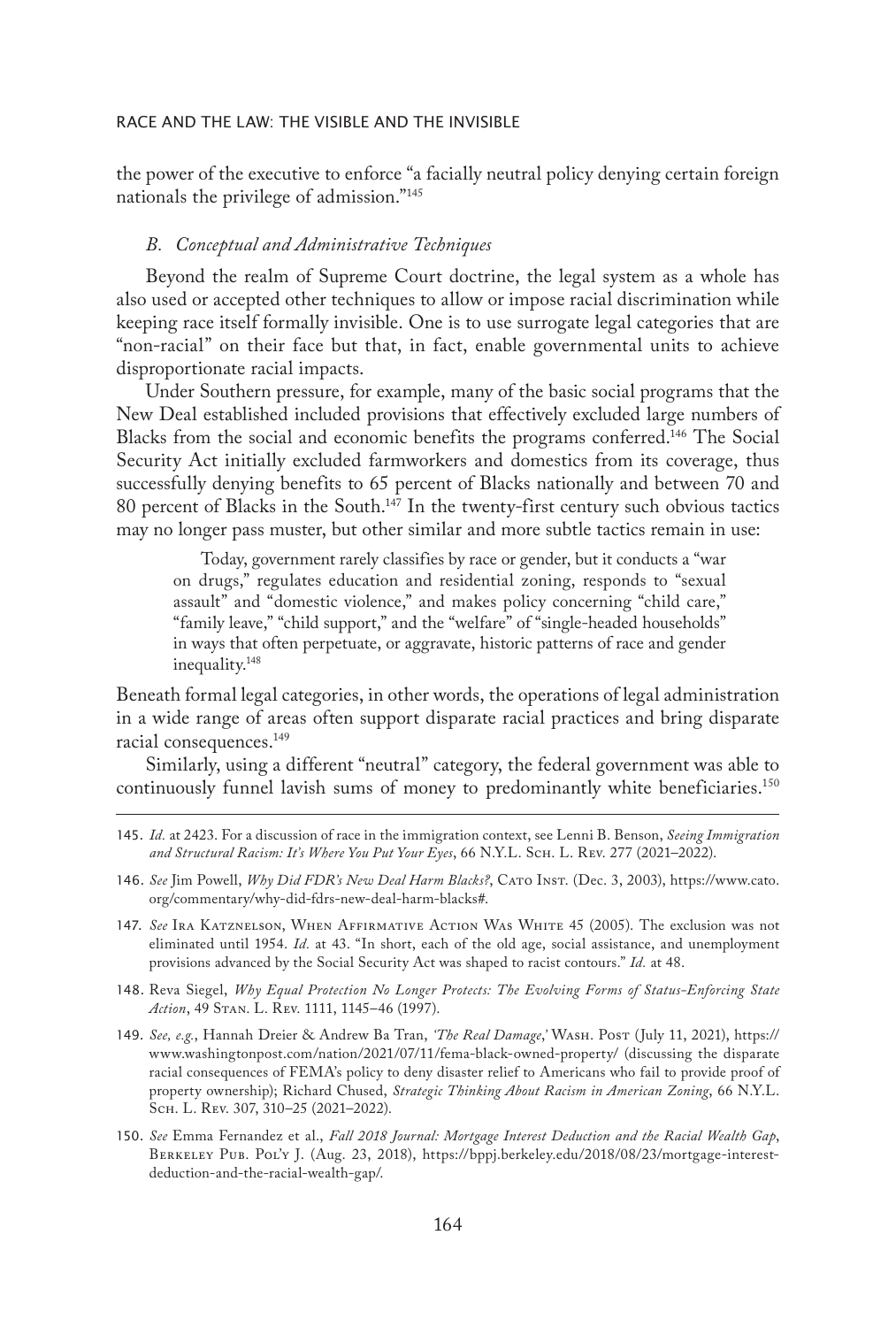Privileging the category of "homeowner," it provided tax deductions for home mortgage payments, a seemingly reasonable policy that had enormous—and racially, highly differential—consequences. For nearly a hundred years, "one of the largest federal welfare transfers in the nation remains the home mortgage deduction, an enormous subsidy to middle-class homeowners, the vast majority of whom are suburban and white."<sup>151</sup> At the same time, other ostensibly "neutral" tax policies had comparably disparate racial impacts. "Even half a century after government ceased to promote [residential] segregation explicitly," concluded one scholar, its tax policy "continues to promote it implicitly" through a variety of technical devices.152

Another such legal tactic is shifting administrative control over social programs to states and localities and providing those lower-level governmental units with statutory discretion that allows them to discriminate covertly against Blacks in applying the law.153 For example, the G.I. Bill enacted after World War II used that technique and it brought the expected results.<sup>154</sup> Providing financial support to millions of veterans and spurring the growth of a newly prosperous and expanding middle class, the law authorized local administrative discretion and controls that allowed many states and localities to exclude large numbers of Blacks from its coverage.<sup>155</sup>

In numerous ways, often technical and indirect, other government policies had the same disparate racial consequences.<sup>156</sup> "Racial politics shaped the welfare state in important ways," one analyst concluded.<sup>157</sup> The practical operation of many social programs "helped to redraw lines of division within and between races by sorting both [B]lack and white Americans into categories defined by their relationship to programs of social provision."158 The "[B]lack ghetto was constructed by institutionalized discrimination in the real estate and banking industries, supported by widespread acts of private prejudice and discrimination," concluded two others.159 "Rather than combating these forces of segregation, however, during most of the

<sup>151.</sup> Robert O. Self, American Babylon 329 (2003).

<sup>152.</sup> RICHARD ROTHSTEIN, THE COLOR OF LAW 180 (2017).

<sup>153.</sup> Katznelson, *supra* note 147, at 22, 37–38, 44–47.

<sup>154.</sup> *See* Servicemen's Readjustment Act of 1944, 38 U.S.C. § 1801 (repealed 2000).

<sup>155.</sup> *Id.*; Katznelson, *supra* note 147, at 113–41; *see also* Michael K. Brown, Race, Money, and the American Welfare State 372 (1999) [hereinafter Race, Money, American Welfare] ("Nonexclusive, race-neutral policies in America have a way of being particularized along racial lines."); Richard D. Marsico, *The Intersection of Race, Wealth, and Special Education: The Role of Structural Inequities in the IDEA*, 66 N.Y.L. Sch. L. Rev. 207 (2021–2022).

<sup>156.</sup> For a recent episode of discrimination in the federal government, see Valerie Grim, *Between Forty Acres and a Class Action Lawsuit: Black Farmers, Civil Rights, and Protest Against the U.S. Department of Agriculture, 1997–2010*, *in* Beyond Forty Acres and a Mule (Debra A. Reid & Evan P. Bennett eds., 2012).

<sup>157.</sup> ROBERT C. LIEBERMAN, SHIFTING THE COLOR LINE (1998).

<sup>158.</sup> *Id.*

<sup>159.</sup> Douglas S. Massey & Nancy A. Denton, American Apartheid 186 (1993).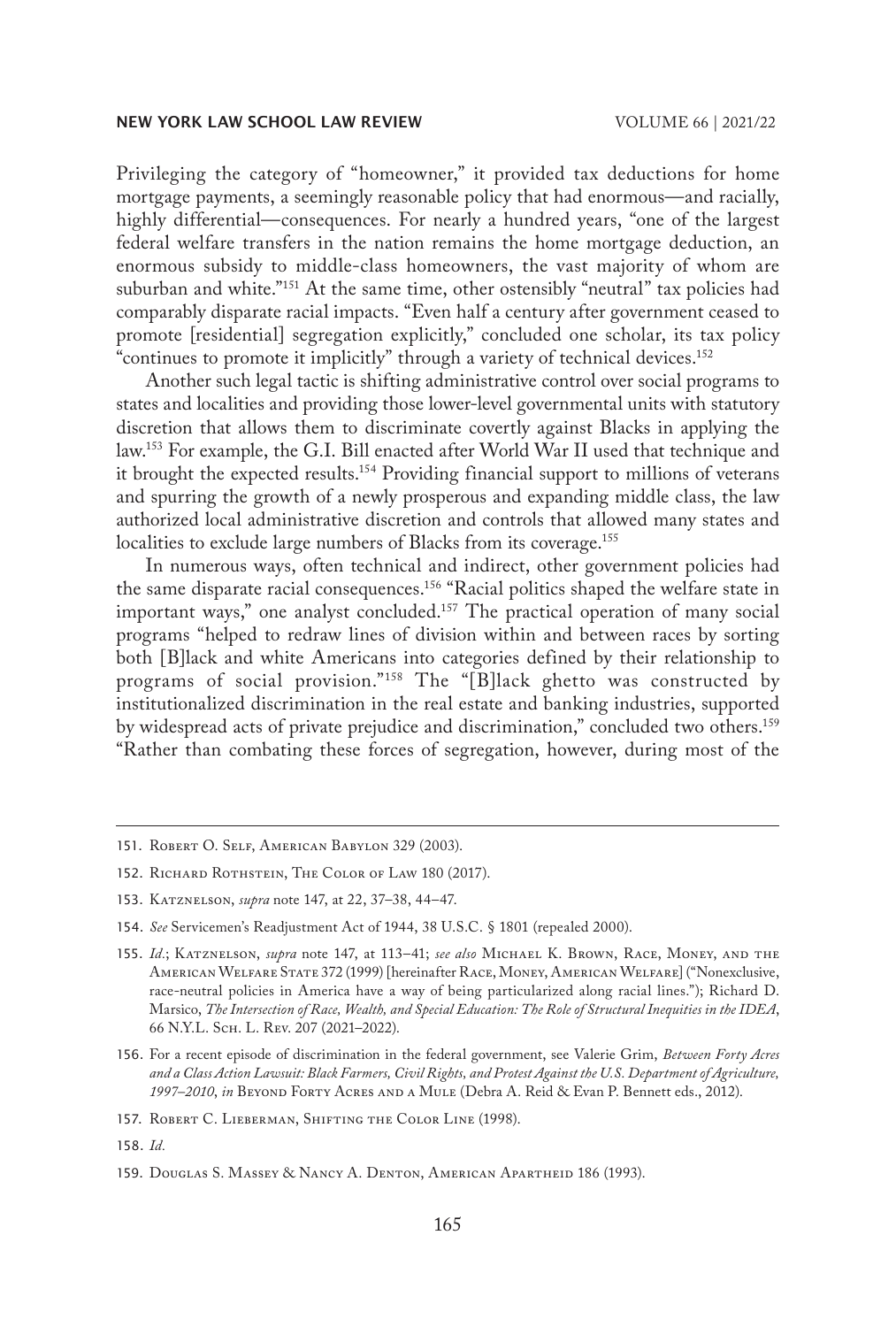postwar era federal policies actually abetted them."160 By using ostensibly "neutral" categories and allowing administrative discretion to local officials, the law became a social "instrument for widening an already huge racial gap in postwar America."<sup>161</sup>

To understand the pervasive nature of present-day racial inequality, it is essential to recognize that the disparate racial consequences that those techniques caused have continued to operate long after their most egregious variations were restricted or abolished. Those earlier discriminatory legal policies combined to give whites substantial head starts in enjoying well-paid union jobs, obtaining college educations, advancing to higher paying white-collar positions, securing mortgages to buy their own homes, entering prestigious and influential professions, ensuring their families better and more readily available health care, moving to highly desirable neighborhoods, guaranteeing advantageous educational opportunities for their children, and amassing financial resources that allowed them to invest in and profit from the nation's booming economic growth. Those benefits, in turn, allowed large numbers of white families to amass over time comparatively larger amounts of inheritable wealth and to use that wealth to pass on their accumulated social advantages to their descendants.162 By ruling race a forbidden classification, the "colorblind" Constitution of the late twentieth century served to preserve those historically built-in advantages that the law had methodically conferred on whites.<sup>163</sup>

Similarly, allowing local discretion—particularly after *Shelby County* invalidated a pivotal provision of the VRA164—has enabled many states and counties to discriminate against Blacks and other minorities by restricting their right to vote. Ostensibly honoring the formal law while warning against oft-imagined voter "fraud," those state and local government units have developed a variety of techniques that appear neutral on their face but in practice impose special burdens on Blacks, the elderly, and other relatively disadvantaged groups.165 Voter ID laws, restrictions on early voting, redistricting, gerrymandering, purging voter rolls, relocating polling places, reducing the number of polling places, providing misleading information about times and places of voting, and other similar administrative techniques all serve that overriding purpose.166 Three years after *Shelby County*, for example, the presidential election of 2016 featured 868 fewer polling places in "heavily Black and

- 161. Katznelson, *supra* note 147, at 121.
- 162. *See* Rothstein, *supra* note 152, at 210–30; Mehrsa Baradaran, The Color of Money 95–96, 101, 211 (2017); Thomas M. Shapiro, The Hidden Cost of Being African American 42-60 (2004); Lieberman, *supra* note 157, at 12.
- 163. See Jill Quadagno, The Color of Welfare 17-31 (1994); E. D. Hirsch, Jr., The Making of Americans 123–51 (2009); Thomas J. Sugrue, The Origins of the Urban Crisis 150–53 (rev. ed. 2005).
- 164. Shelby County v. Holder, 570 U.S. 529, 540, 556–57 (2013) (invalidating section 4(b)).
- 165. *See* Michael Tomasky, *Fighting to Vote*, N.Y. Rev., Nov. 8, 2018, at 8, 8–9.
- 166. Johnson & Feldman, *supra* note 143; *see also* Jesse H. Rhodes, Ballot Blocked 181–82 (2017).

<sup>160.</sup> *Id.*; *see also* Keeanga-Yamahtta Taylor, Race for Profit 122 (2019) (discussing HUD policies "likely to deepen the existing segregation in the community").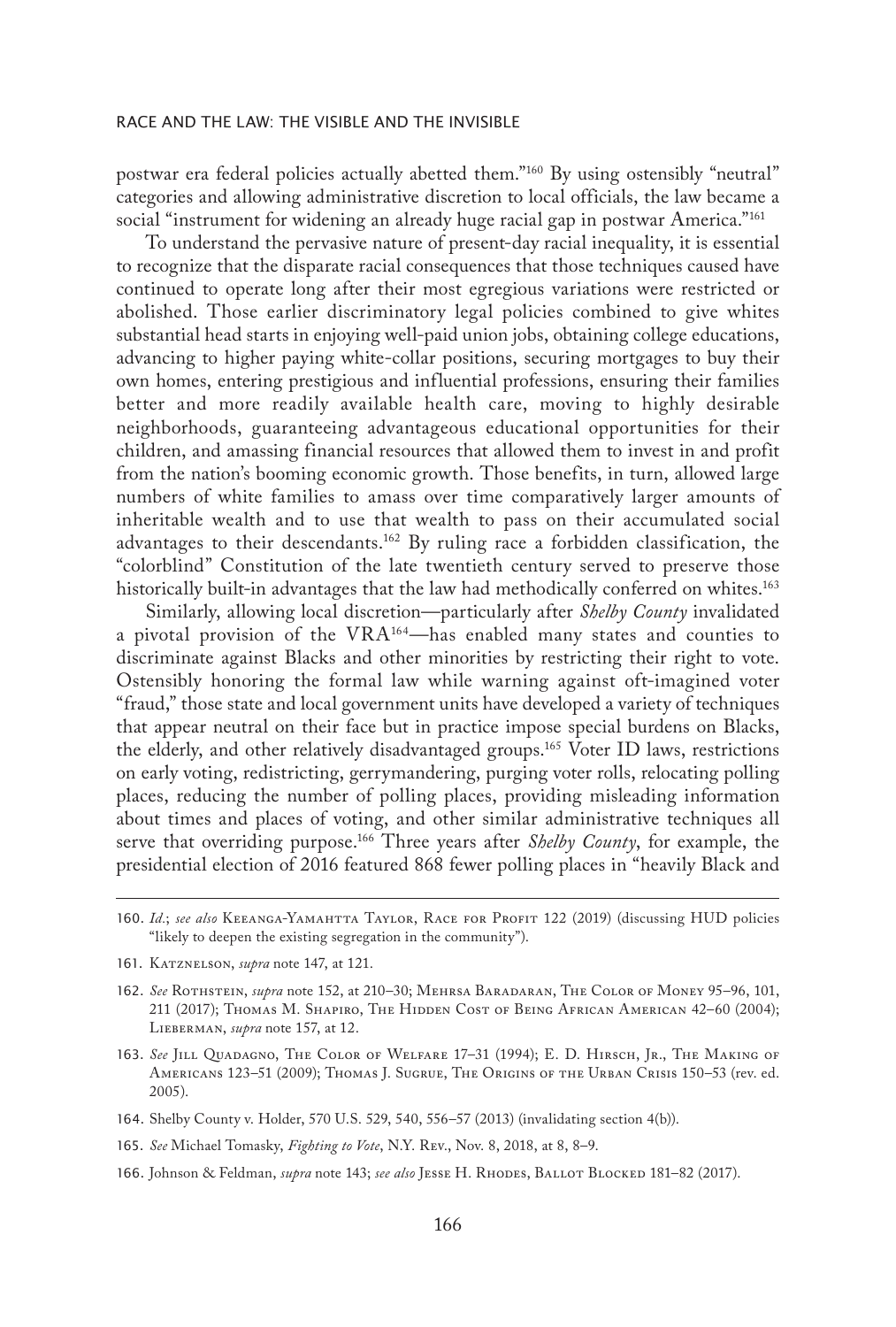Latino counties" than there had been in  $2012<sup>167</sup>$  Such purportedly neutral and often virtually invisible administrative practices disproportionally limited minority voting, distorted election outcomes, and helped preserve a white-advantaged social and political order.168

Allowing local discretion has been equally or more effective in producing racially discriminatory results in the criminal justice system.<sup>169</sup> Regardless of the "colorblind" nature of the formal law and the existence of racially neutral constitutional rights, discretion in the hands of police and prosecutors invites and even encourages racial abuses that commonly go unrecorded and unremedied.170 The LAPD, for example, engaged for decades in racially discriminatory practices against Blacks, especially Black women.<sup>171</sup> Even after the Warren Court's innovative criminal law rulings in the early 1960s, LAPD "officers retained broad discretionary power in [B]lack neighborhoods to conduct vice raids, crackdowns, and mass arrests for morals offenses," identifying "sexual deviance with [B]lackness."172

Similarly, for reasons of conscious or unconscious bias, both police and prosecutors have often downplayed or essentially ignored claims that Blacks have been subject to racially motivated violence.<sup>173</sup> They have used their discretion to dismiss offensive and violent actions by whites as mere "pranks" or relatively minor incidents not worthy of serious legal attention. The "extraordinary discretion" that law enforcement officials exercised, a criminal law scholar recently concluded, allowed "a formally colorblind criminal justice system" to regularly achieve "racially discriminatory results."174

171. *See* Felker-Kantor, *supra* note 136, at 113–38; Hernández, *supra* note 136, at 170–71, 177; Horne, *supra* note 136, at 136, 143; Fischer, *supra* note 136, at 880.

<sup>167.</sup> Tomasky, *supra* note 165, at 2.

<sup>168.</sup> *See* Rhodes, *supra* note 166, at 97, 187.

<sup>169.</sup> In 2020, the Supreme Court finally invalidated one such abuse of local discretion. Louisiana and Oregon had both enacted statutes that authorized the use of non-unanimous jury verdicts in criminal cases, a practice that allowed white majorities on juries to negate the votes of minority jury members. Ramos v. Louisiana, 140 S. Ct. 1390, 1394 (2020). As Justice Neil Gorsuch wrote for the Court with respect to Louisiana's law, the state had "sculpted a 'facially race-neutral' rule permitting 10-to-2 verdicts in order 'to ensure that African-American juror service would be meaningless.'" *Id.* (quoting State v. Maxie, No. 13-CR-72522 (La. 11th Jud. Dist. Oct. 11, 2018)).

<sup>170.</sup> The Court has enhanced police discretion substantially. *See, e.g*., Terry v. Ohio, 392 U.S. 1, 27 (1968) (stop and frisk); Whren v. United States, 517 U.S. 806, 812–13 (1996) (pretextual stops); *see also* Sarah A. Seo, Policing the Open Road 247 (2019) (on pretextual policing); GRETCHEN SORIN, DRIVING WHILE BLACK 119-49 (2020) (citing cars as critical to the civil rights movement).

<sup>172.</sup> Fischer, *supra* note 136, at 871*.*

<sup>173.</sup> Tanya Katerí Hernández, Note, *Bias Crimes: Unconscious Racism in the Prosecution of "Racially Motivated Violence*,*"* 99 Yale L.J. 845, 851–55 (1990).

<sup>174.</sup> Alexander, *supra* note 102, at 100; Su, *supra* note 129.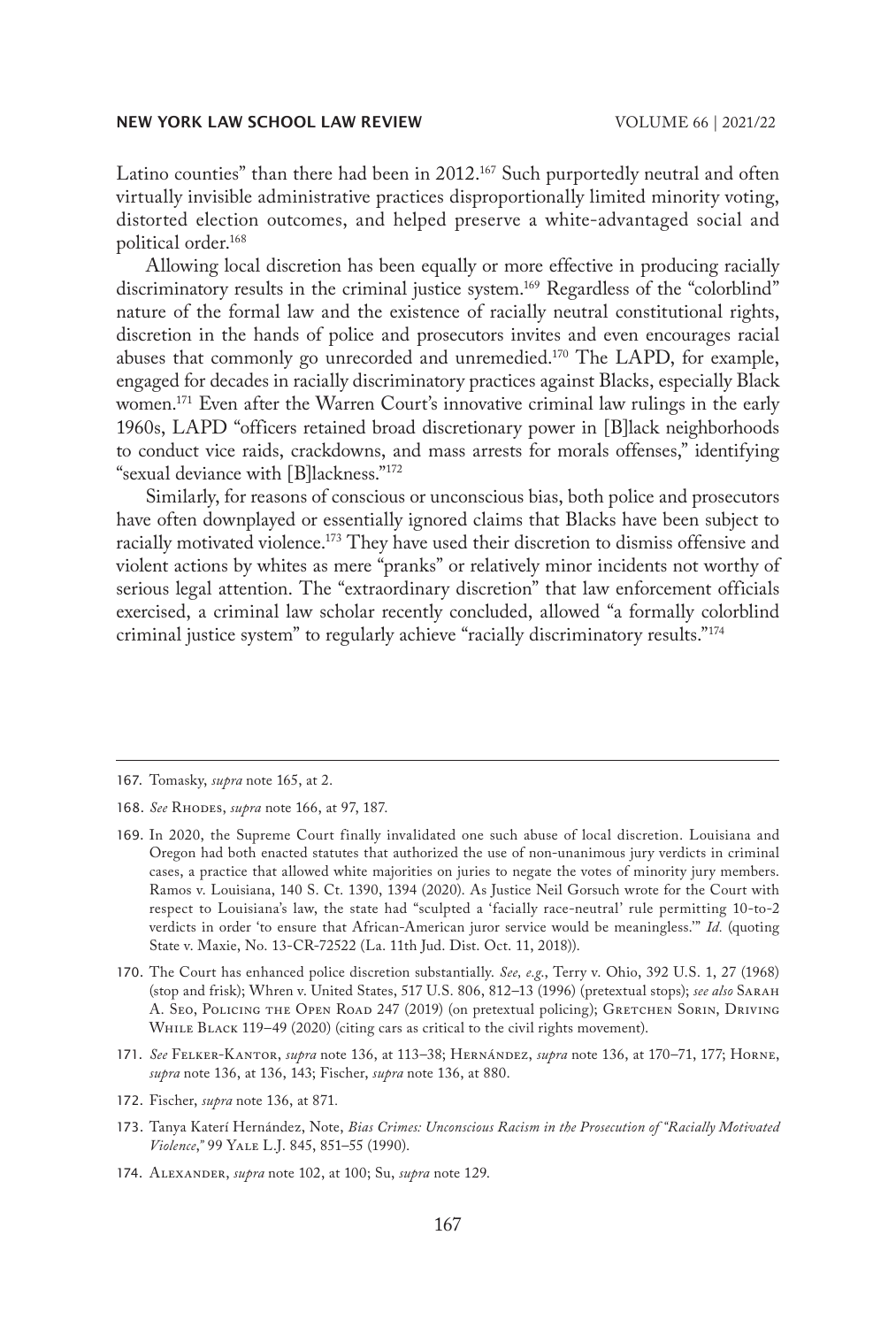#### *C. Prescriptive Principles and Normative Theories*

In support of those various conceptual and administrative techniques, the law has also employed a variety of principles and theories to justify its refusal to "see" racial disparities and inequalities. Revealingly, many of those techniques trace back to the earliest opposition to postwar Reconstruction when Americans first faced the question of how to treat the newly "freed" slaves. President Andrew Johnson led the way in both spearheading and justifying opposition to legal efforts to remedy the consequences of racism and race-based slavery. A vigorous defender of the South, Johnson supported the region's efforts to scuttle Reconstruction and reassert control over its freed Black population.<sup>175</sup> Immediately, Johnson understood that certain ideas could be deployed to make race normatively and therefore legally invisible and, consequently, to undermine and defeat government efforts to aid the freed slaves. In February 1866, when the smoke of the Civil War had barely cleared, Johnson vetoed the Freedmen's Bureau bill, a Republican measure designed to provide substantial social, familial, housing, and economic benefits to tens of thousands of freed slaves.<sup>176</sup> Johnson insisted that such a government effort would be unnecessary, immoral, and harmful to its intended beneficiaries.

First, government efforts to aid the freed slaves would be unnecessary because the free market would solve their problems. "Competition for his services from planters" would enable the former slave "to command almost his own terms" of employment.177 The "laws that regulate supply and demand will maintain their force," he declared, "and the wages of the laborer will be regulated thereby."178 Second, Johnson maintained that such government aid would be essentially immoral. To require the freed slaves to succeed "by their own efforts" and to "establish for themselves a condition of respectability and prosperity" was "no more than justice to them."179 "It [was] certain that they can attain to that condition only through their own merits and exertions."180 Third, government aid would be harmful and demeaning to the freed slaves themselves. "The idea on which the slaves were assisted to freedom was that on becoming free they would be a self-sustaining population," he explained.<sup>181</sup> "Any legislation that shall imply that they are not expected to attain

181. *Id.*

<sup>175.</sup> See ANNETTE GORDON-REED, ANDREW JOHNSON 72, 80 (Arthur M. Schlesinger, Jr. & Sean Wilentz eds., 2011).

<sup>176.</sup> H.R. 613, 39th Cong. (1866); *see also The Freedmen's Bureau*, Nat'l Archives, https://www.archives. gov/research/african-americans/freedmens-bureau (last visited Mar. 26, 2022); *Freedmen's Bureau Acts of 1865 and 1866*, U.S. Senate, https://www.senate.gov/artandhistory/history/common/generic/ FreedmensBureau.htm (last visited Apr. 28, 2022).

<sup>177.</sup> *February 19, 1866: Veto Message on Freedmen and Refugee Relief Bureau Legislation*, Miller Ctr., https:// millercenter.org/the-presidency/presidential-speeches/february-19-1866-veto-message-freedmen-andrefugee-relief (last visited Apr. 28, 2022).

<sup>178.</sup> *Id.*

<sup>179.</sup> *Id.*

<sup>180.</sup> *Id.*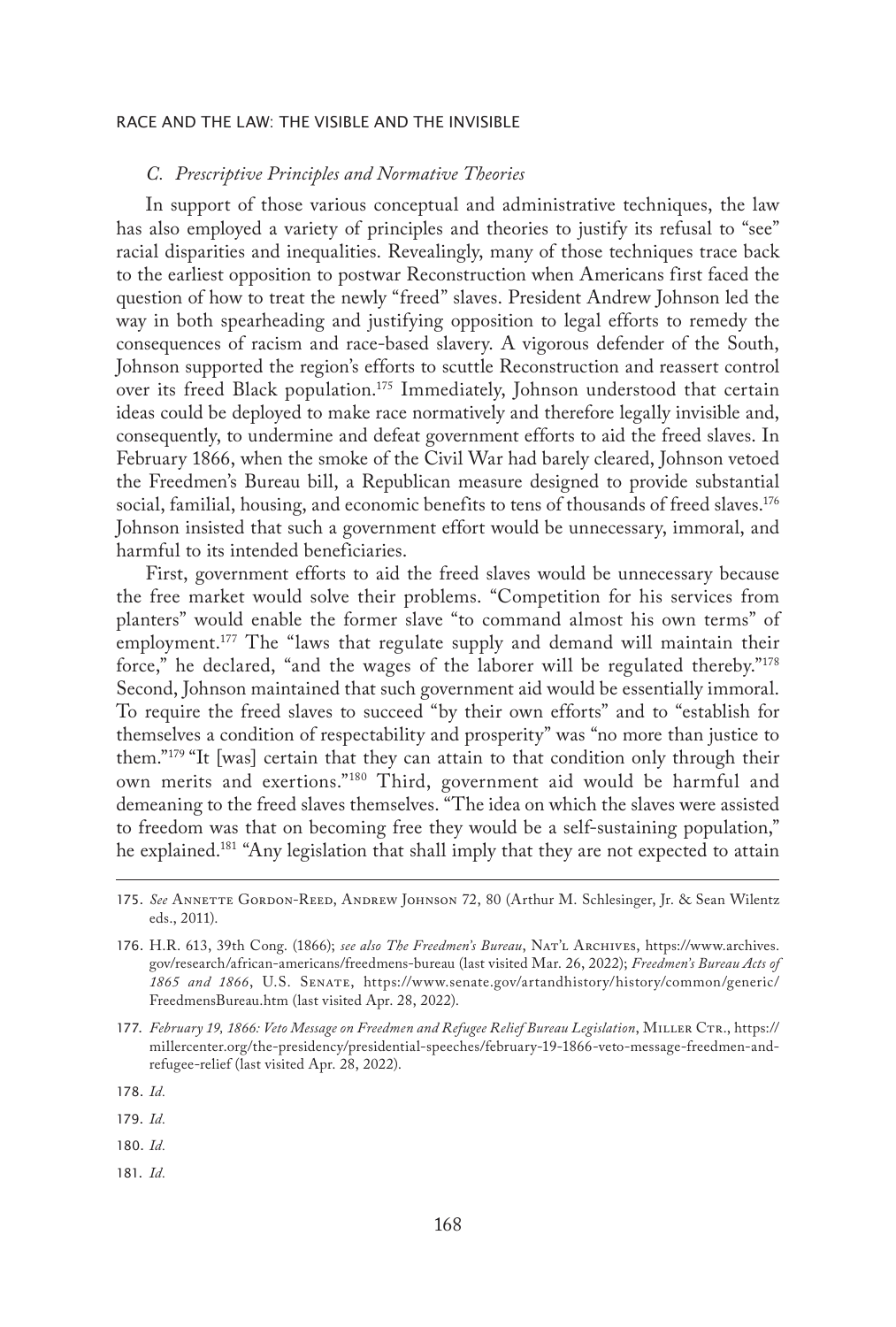a self-sustaining condition must have a tendency injurious alike to their character and their prospects."182

Thus, among other criticisms Johnson leveled against the Freedmen's Bureau bill, he introduced three prescriptive claims that remain in common use today. Those claims not only justify rejecting government efforts to combat racial discrimination, but they also provide grounds for insisting that issues of racial discrimination and inequality should properly be and remain invisible to the law.183

The first claim is that the law should not attempt to prohibit racial discrimination because the "free market" will, by itself, virtually eliminate such discrimination automatically.184 "In a world of free access to open markets, systematic discrimination, even by a large majority, offers little peril to the isolated minority," law professor Richard Epstein wrote.185 "Unconstrained by external force, members of minority groups are free to search for jobs with those firms that do want to hire them."186 As the market will remedy virtually everything, there is simply no need for the law absent providing remedies for intentional torts—to even recognize race, racial groups, or racial discrimination.

The second claim is that the law should regard people only as individuals and judge each person not on his or her membership in some group or class but on personal and individual "merit."187 America has a "widely shared commitment to evaluating individuals upon their individual merit," Justice Sandra Day O'Connor declared.188 Justice Scalia made the point even more forcefully. "The relevant proposition is not that it was [B]lacks, or Jews, or [the] Irish who were discriminated against," he insisted, "but that it was individual men and women, 'created equal,' who were discriminated against."189 Racial "entitlement" of any kind evoked "Nazi

185. *Id.*

186. *Id.*

<sup>182.</sup> *Id.* Johnson also advanced another argument that often appears in various forms of attack on affirmative action. He argued that government aid to the freed slaves would lead to "a concentration of power" in Washington, D.C., and allow the executive to exploit the freed slaves "for the attainment of his own political ends" and thereby endanger the nation's democratic form of government. *Id.*

<sup>183.</sup> *See generally* Richard Delgado, *1998 Hugo L. Black Lecture: Ten Arguments Against Affirmative Action—* How Valid?, 50 ALA. L. Rev. 135 (1998) (arguing against affirmative action).

<sup>184.</sup> *See* Richard A. Epstein, Forbidden Grounds 32 (1992).

<sup>187.</sup> *See, e.g.*, Fullilove v. Klutznick, 448 U.S. 448, 496 (1980) (Powell, J., concurring) ("[I]mmutable characteristics, which bear no relation to individual merit or need, are irrelevant to almost every governmental decision."); *id.* at 519 (Marshall, J., concurring in judgment) (same); Minnick v. Cal. Dep't of Corr., 452 U.S. 105, 128–29 (1981) (Stewart, J., dissenting) ("The color of a person's skin and the country of his origin are immutable facts that bear no relation to ability, disadvantage, moral culpability, or any other characteristics of constitutionally permissible interest to the government.").

<sup>188.</sup> Metro Broad., Inc. v. FCC, 497 U.S. 547, 604 (1990) (O'Connor, J., dissenting).

<sup>189.</sup> City of Richmond v. J.A. Croson Co., 488 U.S. 469, 528 (1989) (Scalia, J., concurring in the judgment).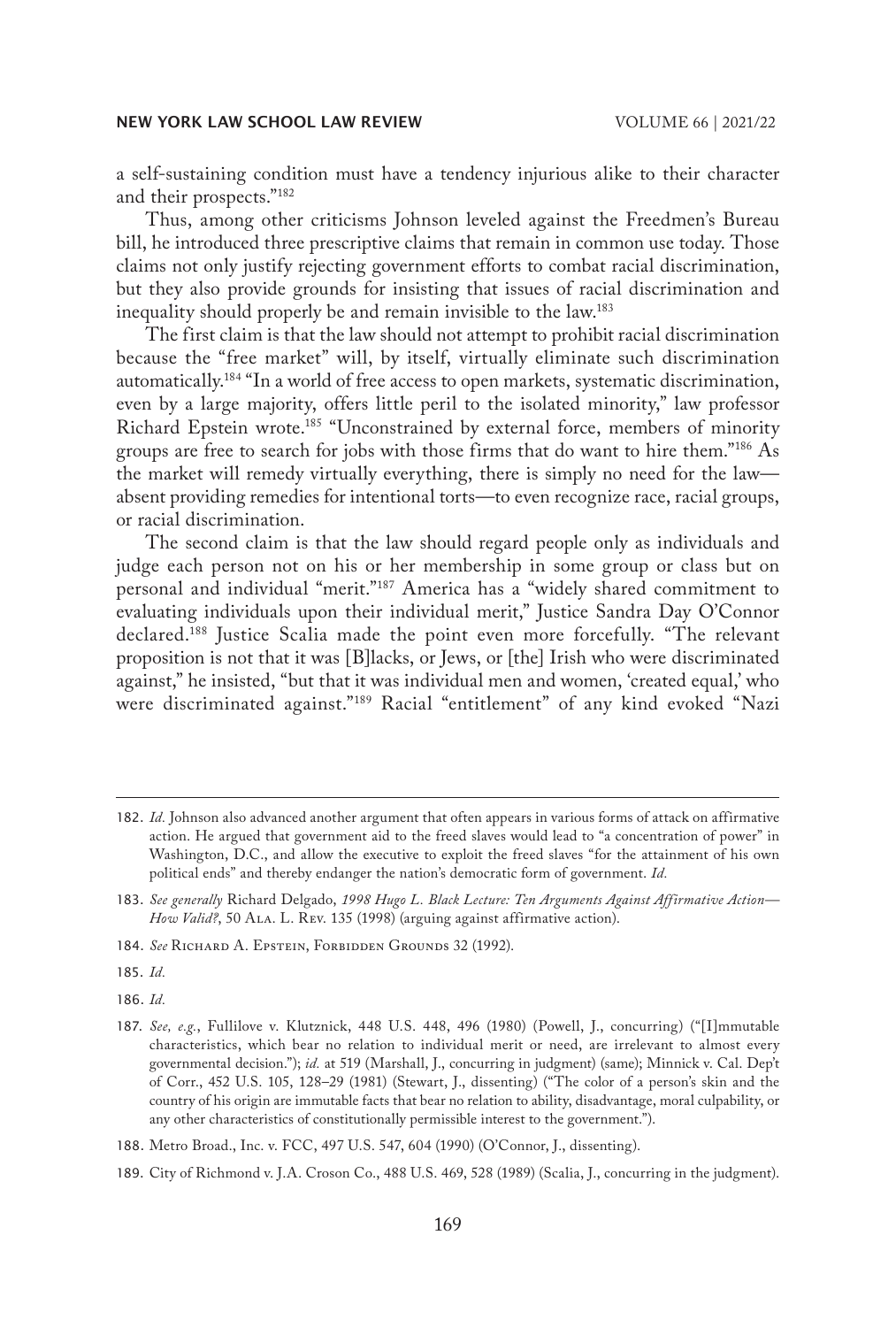Germany," he declared, and the only ground for legitimate government action was "individual worth and individual need."<sup>190</sup>

The third claim is that governmental actions against de facto racial discrimination harm the minority groups that the efforts seek to help. "So-called 'benign' discrimination teaches many that because of chronic and apparently immutable handicaps, minorities cannot compete with them without their patronizing indulgence," Justice Clarence Thomas wrote.<sup>191</sup> Such "programs stamp minorities with a badge of inferiority and may cause them to develop dependencies or to adopt an attitude that they are 'entitled' to preferences."192 The law, then, should neither combat nor even "see" racial inequalities in social and economic conditions.

However attractive those claims might appear as social or moral ideals, they all rest on prescriptive abstractions that ill fit the facts of American society. In effect, all three beg the question of the true nature of race relations in America. Each finds a way to render irrelevant the actual social conditions that exist and the complex role that law plays in shaping, supporting, and allowing racially discriminatory practices and consequences.

The first claim has repeatedly been proven wrong.193 While a truly "free" market might do wonders for Black Americans, the various de facto markets that exist in the United States have never been fully and fairly "free" to Blacks.194 Indeed, before the Civil War, there was a "free market" in slaves,<sup>195</sup> evidence of the fact that so-called "free markets" are always structured by the values and imperatives of the society that creates, shapes, and honors them. In fact, market practices in America have regularly and substantially advantaged whites. They enjoyed "profits made from housing secured in discriminatory markets" and from "insider networks that channel employment opportunities to the relatives and friends of those who have profited most from present and past racial discrimination."196 Most important, whites have been enormously advantaged in market terms by "intergenerational transfers of inherited wealth that pass on the spoils of discrimination to succeeding generations."197

191. Adarand Constructors, Inc. v. Peña, 515 U.S. 200, 241 (1995) (Thomas, J., concurring in part and concurring in the judgment).

192. *Id.*

193. For example, "[w]hite control of labor markets gave them privileged access, progressively, to Works Progress Administration (WPA) jobs, to work-related public social insurance entitlements, and to private social policies extracted by unions from corporations." Race, Money, American Welfare, *supra* note 155, at 365.

194. *See, e.g.*, David Roediger, Towards the Abolition of Whiteness 21 (1994); Ian Ayres, *Fair Driving: Gender and Race Discrimination in Retail Car Negotiations*, 104 Harv. L. Rev. 817, 818–19 (1991).

195. Mark C. Schug, *Slavery and Free Markets: Relationships Between Economic Institutions*, 77 Soc. Educ. 82, 82–86 (2013).

<sup>190.</sup> Antonin Scalia, Commentary, *The Disease as Cure: "In Order to Get Beyond Racism, We Must First Take Account of Race*,*"* 1979 Wash. U. L.Q. 147, 153–54.

<sup>196.</sup> GEORGE LIPSITZ, THE POSSESSIVE INVESTMENT IN WHITENESS, at vii (20th anniv. ed. 2018).

<sup>197.</sup> *Id.*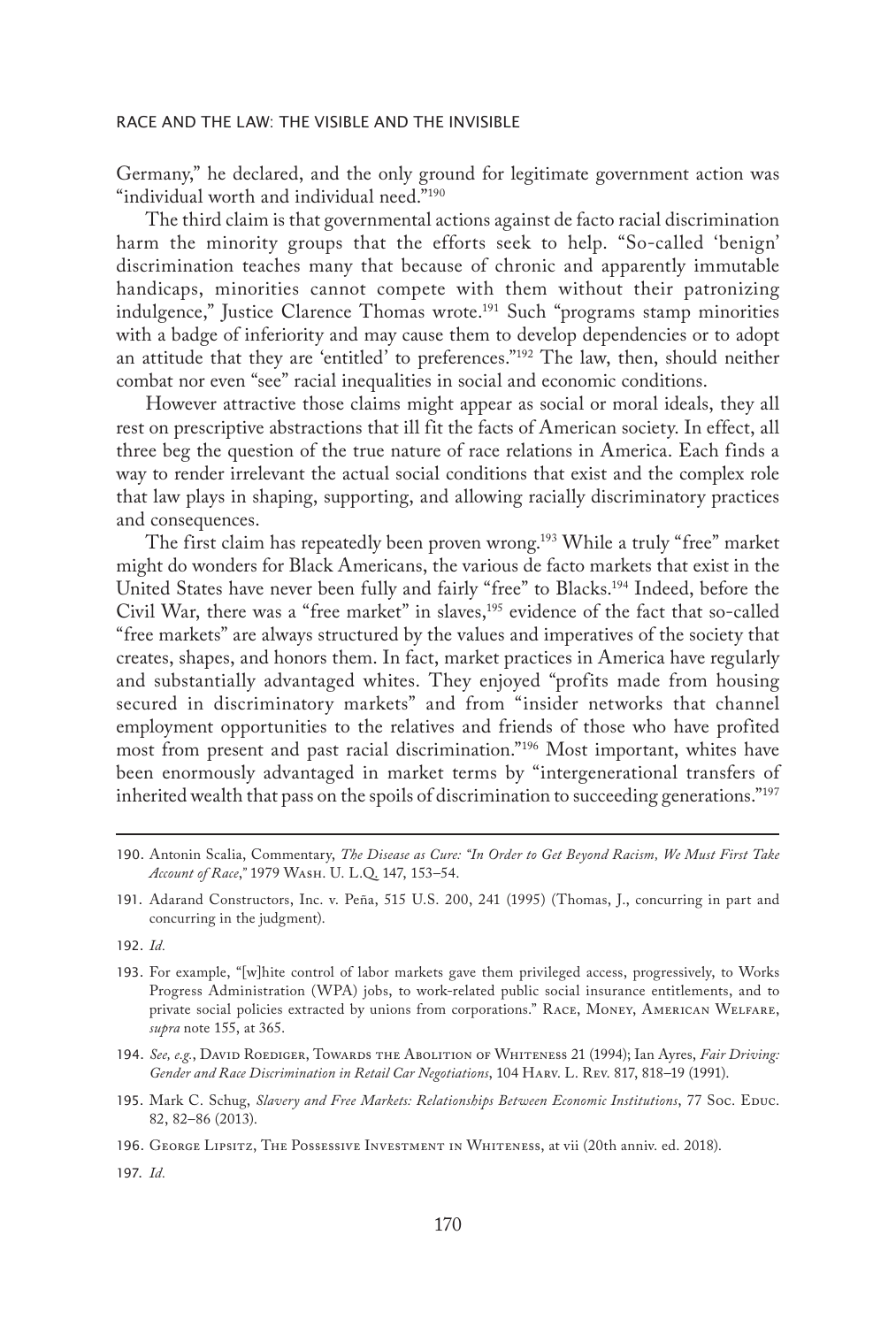All of those factors limit severely the benefits that Blacks can obtain from the operation of "free market" principles.

The second claim, that the freed slaves had to succeed on their own merits, is both arbitrary and obscurantist. By definition, it makes "racial" categories illegitimate regardless of the social facts and conditions that give those categories their operative significance and determine how evaluations of "worth" and "merit" are actually made and how their resulting rewards are actually distributed. By denying the role of social practices and racial biases, the focus on individual "worth" and "merit" willfully blinds itself to the real-world consequences of group classifications and racial categories. It denies the reality of race as a social factor that produces seriously harmful and differential consequences by blinding the nation to the fact that evaluations of individual merit require at least partially subjective judgments that are easily and often made through racially biased lenses.<sup>198</sup>

The third claim, that government aid would be harmful and demeaning to the freed slaves themselves, is at best excessively overbroad. It assumes a general de facto racial equality in America that does not exist. Profound racial inequalities continue to exist and burden Black Americans regardless of their best efforts, and governmental policies are often largely to blame. Toxic waste facilities are regularly located primarily in Black neighborhoods,199 for example, while highways and transportation facilities are regularly built in ways that best serve white communities and disadvantage Black ones.<sup>200</sup>

All three claims are not only flawed but also similarly result-oriented.<sup>201</sup> As Andrew Johnson immediately understood, each provides a way to erase social conditions from legal consideration and thereby justifies the principle that de facto racial discrimination and inequality should be invisible to the law.

<sup>198.</sup> *See, e.g.*, Charles R. Lawrence III, *Two Views of the River: A Critique of the Liberal Defense of Affirmative Action*, 101 Colum. L. Rev. 928, 943–47 (2001); Kristen Holmquist et al., *Measuring Merit: The Shultz-*Zedeck Research on Law School Admissions, 63 J. LEGAL EDUC. 565, 568-69 (2014); Aaron N. Taylor, *Reimagining Merit as Achievement*, 44 N.M. L. Rev. 1, 6 (2014).

<sup>199.</sup> Jim Erickson, *Targeting Minority, Low-Income Neighborhoods for Hazardous Waste Sites*, Univ. Mich. News (Jan. 19, 2016), https://news.umich.edu/targeting-minority-low-income-neighborhoods-forhazardous-waste-sites/; ROBERT D. BULLARD, UNEQUAL PROTECTION 186-88 (1994) (noting environmental disparities).

<sup>200.</sup> Darryl Fears & John Muyskens, *Black People Are About to Be Swept Aside for a South Carolina Freeway— Again*, Wash. Post (Sept. 8, 2021), https://www.washingtonpost.com/climate-environment/interactive/ 2021/highways-black-homes-removal-racism/; Robert D. Bullard et al., Highway Robbery 4–5, 180 (2004) (noting infrastructure disparities).

<sup>201.</sup> For analyses of some of the ways theorists and courts render race irrelevant or invisible to the law, see Michael K. Brown et al., Whitewashing Race (2005); Eduardo Bonilla-Silva, Racism Without Racists (5th ed. 2017); and Neil Gotanda, *A Critique of "Our Constitution is Color-Blind*,*"* 44 Stan. L. Rev. 1 (1991).